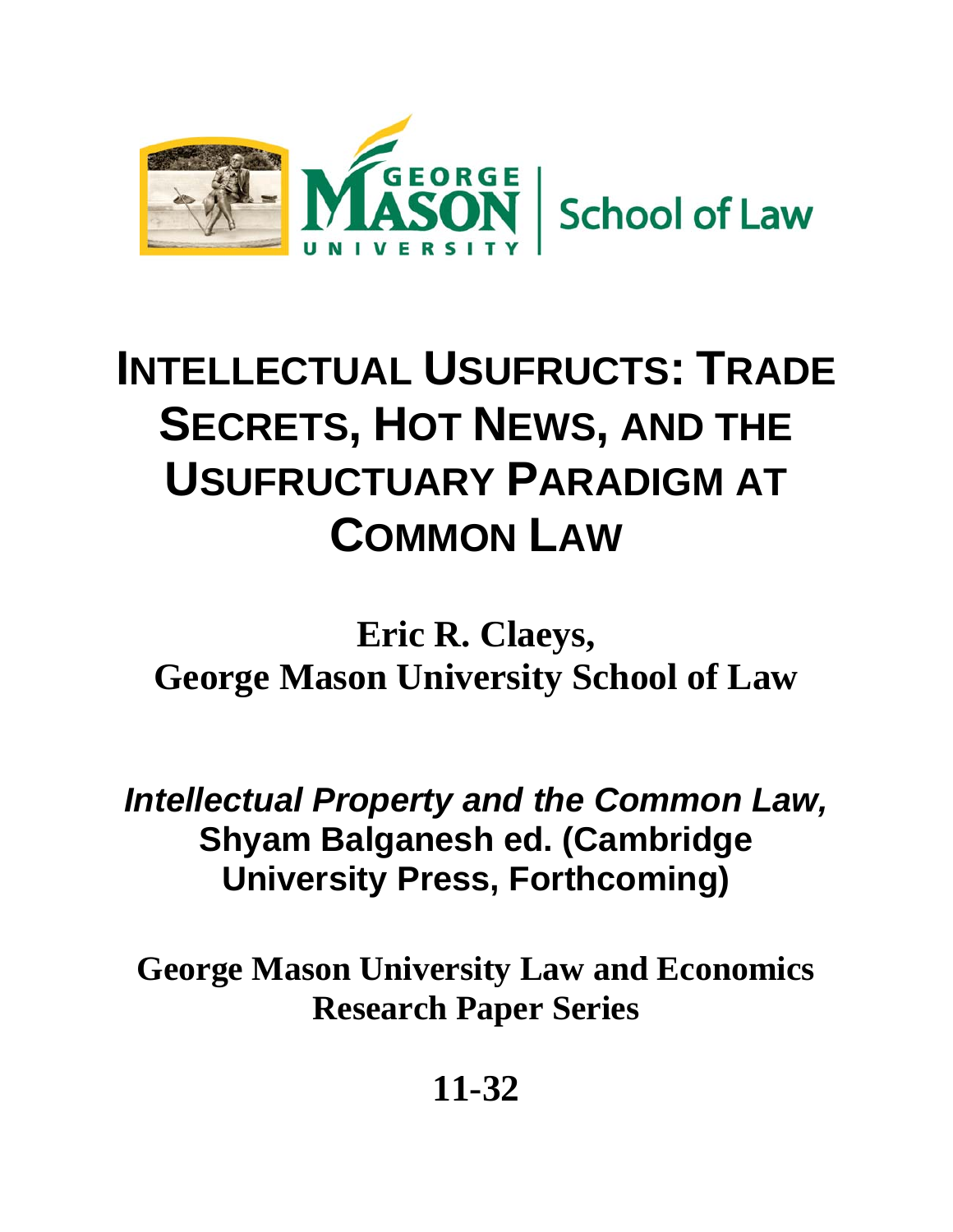## Intellectual Usufructs: Trade Secrets, Hot News, and the Usufructuary Paradigm at Common Law

# Eric R. Claeys\*

# For publication in Intellectual Property and the Common Law, Shyam Balganesh ed. (Cambridge, UK: Cambridge University Press, forthcoming 2012).

Contemporary American intellectual property ("IP") scholarship assumes that patents and copyrights are clearly "property" rights, and that rights to trade secrets and gathered news are not. The scholarship assumes that a right is a property right if it confers a "right to exclude," meaning a right to monopolize any use, copying, or commercial gain from the work. Patents and copyrights confer such rights, but trade secrecy and legal interests in the commercial use of news do not.

There are two problems with this conventional wisdom. One has been identified elsewhere:<sup>1</sup> The wisdom classifies patent and copyright correctly, but for the wrong reasons. In American common law, "property" is conceived of most accurately not as a right to exclude but as a right securing a normative interest in determining exclusively the use of an external asset.<sup>2</sup> What IP scholars assume are "rights to exclude" are actually one kind of property rights, trespassory rights, or rights of exclusive control and disposition. Such rights entitle owners to exclude most claimants from their assets without needing to show that the formers' intended uses deserve priority over the latters'. In real property, the law confers such rights on land and chattels. With adjustments, IP law confers similar rights on inventions and works of authorship.

This Chapter identifies and focuses on another problem: In relation to trade secrets and gathered or "hot" news, the conventional wisdom uses the wrong reasons to come to the wrong result. Not all species of "property" come with rights of exclusive control and disposition. Property may also confer on owners a standard package of rights associated with another paradigm property interest, the usufruct. A usufruct refers to a right to use an asset, to continue using it, and to be free from attempts to divert one's efforts to extract benefits from the asset. In contrast with rights of exclusive control and disposition, the owner of a usufruct may not exclude from an asset other claimants who extract similar benefits from it by their own independent efforts.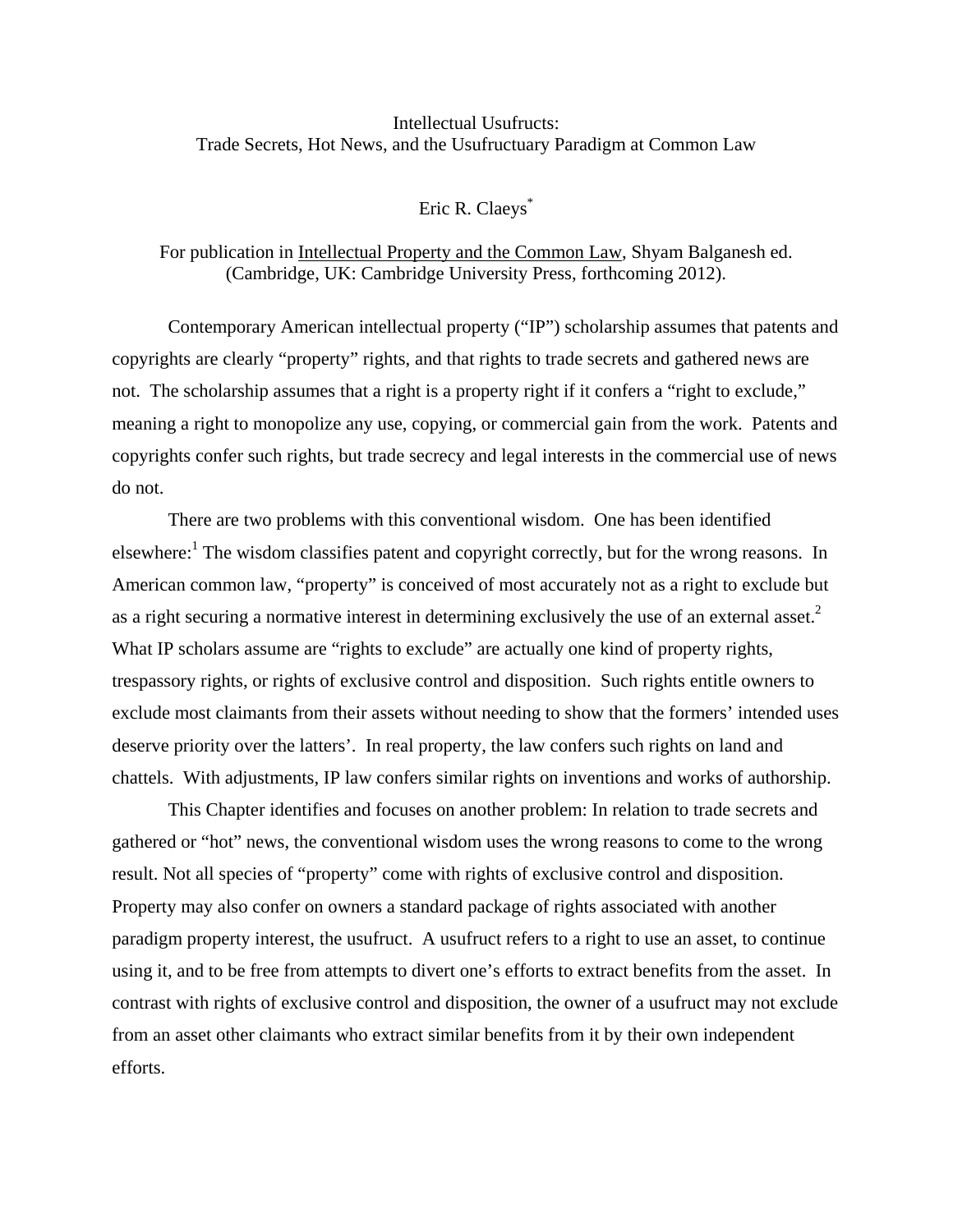In real property, there is barely any controversy about whether to classify riparian usufructs as property. To a property lawyer familiar with property common law, trade secrets and hot-news interests seem to apply the usufructuary paradigm to IP. IP law and scholarship, however, seem unfamiliar with that possibility.<sup>3</sup> This Chapter tries to correct that shortcoming by advancing two claims.

The first is conceptual. If property is defined conceptually as a right of exclusive usedetermination, trade secrets and hot-news interests belong in the property family, as two species in the genus for IP usufructs. The right of first publication may belong in this genus as well, although copyright specialists will need to examine that possibility for themselves in subsequent scholarship.

The second claim is historical. In several key authorities that laid the groundwork for American IP law, leading judges or treatise writers justified rights in trade secrecy, common law rights of first publication, and gathered news applying this usufructuary conceptual paradigm.<sup>4</sup>

## I. Property As a Right to Exclude

Most leading contemporary authorities in IP assume that a right is not a property right unless it confers a monopolistic right to exclude. In the 1974 decision *Kewanee Oil Co. v. Bicron Corp.*, the U.S. Supreme Court held that federal patent law does not preempt state trade secrecy law. The Court described patent law as a bargain involving a right to exclude: "In return for the right of exclusion—this 'reward for inventions,' the patent laws impose upon the inventor a requirement of disclosure."5 In *The Economic Structure of Intellectual Property Law*, William Landes and Richard Posner begin their substantive argument with a restatement of the general economic theory of property rights. In their restatement, a "property right is a legally enforceable power to exclude others from using a resource—all others . . . , and so with no need to make contracts with would-be users of the resource forbidding their use."6

 This assumption is informed by several sources. In lay perceptions, the quintessential class of "property" is land, and property certainly does confer on land broad rights to exclude. Separately, because IP scholarship is extremely functionalist and utilitarian, it borrows significantly on conceptual assumptions propounded by the Legal Realists, who helped make functionalism and utilitarianism dominant in American private law scholarship. Prominent Realists and fellow travelers reconceived of property from a right of exclusive use-determination into a right to exclude.<sup>7</sup>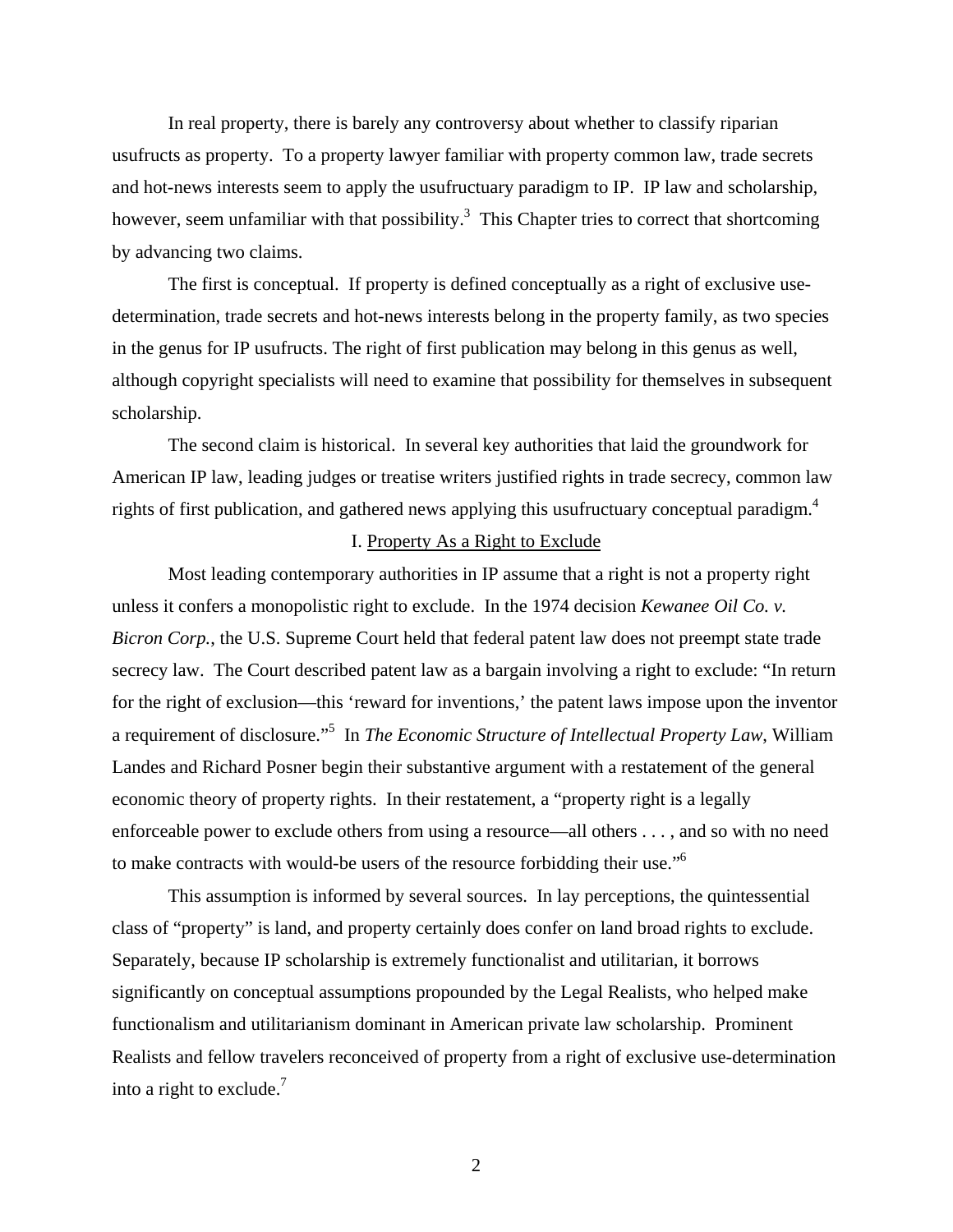#### II. The Right to Exclude in IP

The right-to-exclude conception conditions how scholars approach IP rights. At one extreme, scholars unanimously agree that patent rights are property rights. Any unauthorized manufacture, use, or sale of an invention under patent infringes the patent,<sup>8</sup> no matter whether the person engaging in the infringement discovered the idea embodied in the invention by his own independent research or development. Because these rights seem rights to exclude, IP scholars assume they are property rights. IP scholars also assume that copyrights are property rights because they also incline toward such exclusion. Although federal copyright law does not bar subsequent authors from recreating independently works similar to those of earlier authors, it does generally confer on authors rights of exclusive control over the copying or distribution of their works of authorship.<sup>9</sup>

By contrast, in mainline IP law and scholarship, trade secrets are assumed *not* to confer property rights because they lack the necessary exclusion. A trade secret confers on its owner a right to prevent others from acquiring a secret by spying or by bribing his employees or licensees, but it does not entitle the owner to exclude others from using the substance of the secret if they discover it by their own independent research.<sup>10</sup> Because of that qualification, in the 1917 case *E.I. du Pont de Nemours Powder Co. v. Masland*, Justice Oliver Wendell Holmes suggested that "[t]he property may be denied" in a trade secret and favored a theory grounded in the confidential relation between a trade secret's claimant and his employee or other confidante.<sup>11</sup> Holmes was a proto-Realist. In his scholarly writings, Holmes maintained that a property owner is one who is "allowed to exclude all, and is accountable to no one."<sup>12</sup> Although practitioners and scholarly dissenters maintain that trade secrets constitute property rights,<sup>13</sup> among scholars, the mainline view follows Holmes. For example, Pamela Samuelson maintains that trade secrets are not property because the rights delineated by a trade secret are "not 'good against the world' … i.e., the exclusionary power is actually just a by-product of the relational power that the owner has against those in certain types of relationships with him."<sup>14</sup>

A parallel debate recurs in law and scholarship about hot news. This field of law makes it actionable for a copier to appropriate without authorization information published by the gatherer, republish that information in his own writing or format, and then sell the republished information, during its commercial life, in a market in which the gatherer is publishing it for commercial gain.15 When the Supreme Court endorsed this doctrine (in the 1918 case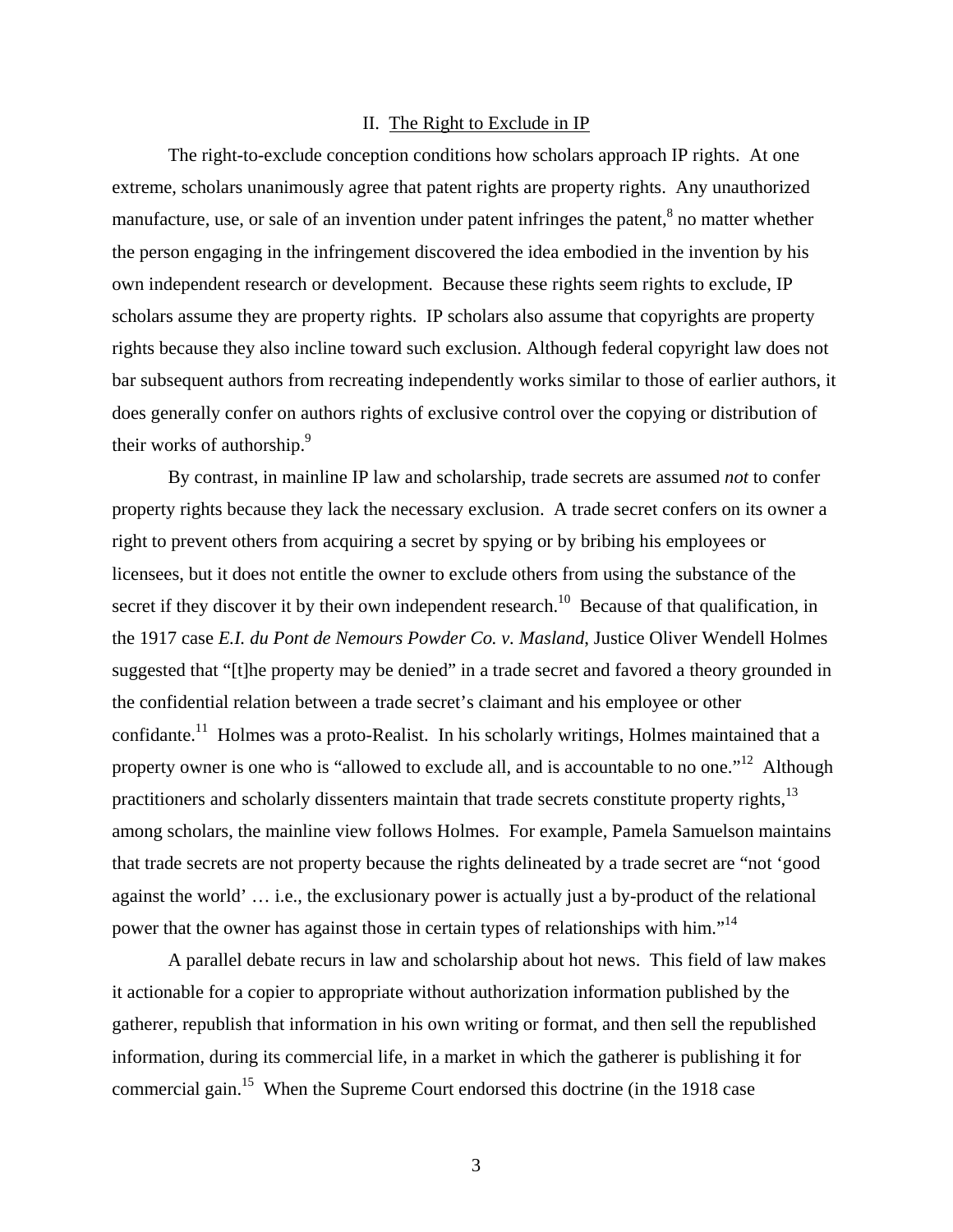*International News Service v. Associated Press*), it was strikingly ambivalent about whether the right it was declaring counted as a property right. The dissenters were certain there could be no property in hot news. Justice Holmes (joined by Justice McKenna) rejected that possibility because "[p]roperty depends on exclusion by law from interference, and a person is not excluded from using any combination of words merely because someone has used it before." Justice Brandeis (another Realist fellow traveler) also insisted in dissent that "[a]n essential element of individual property is the legal right to exclude others from enjoying it." Somewhat sheepishly, Justice Pitney (the author of the Court opinion) assumed that rival news-gathering agencies could not have "any remaining property interest as against the public in uncopyrighted news matter after the moment of its first publication." Nevertheless, he still insisted that "as between [the rivals], it must be regarded as quasi property."16 Yet the term "quasi property" seems oxymoronic. No wonder that most commentators conclude that Holmes and Brandeis had the better of the argument. $17$ 

## III. Property at Common Law

## *A. Blackstone*

Yet this commentary does not accord with the concept of property dominant in American property common law. A monopolistic right to exclude is *not* a conceptually necessary feature of property. Of course, one can find passages suggesting it is. Blackstone described the "right of property" as "that sole and despotic dominion which one man claims and exercises over the external things of the world, in total exclusion of the right of any other individual in the universe." Nevertheless, at the end of the same chapter, Blackstone conceded that "after all, there are some few things, which … must still unavoidably remain in common; being such whereas nothing but a usufructuary property is capable of being had; and therefore they still belong to the first occupant, during the time he holds possession of them, and no longer." Among these he listed air, light, water, and wild animals.<sup>18</sup> So to appreciate property's conceptual range and flexibility, we need a definition that reconciles the exclusion evident in land law with the "usufructuary" paradigm Blackstone identified for water rights.

# *B. Property As a Right of Exclusive Use-Determination*

As an alternative, consider this entry for "property," from an 1892 encyclopedia of English and American law: "Property" refers to "that dominion or indefinite right of user and disposition which one may lawfully exercise over particular things or subjects, and generally to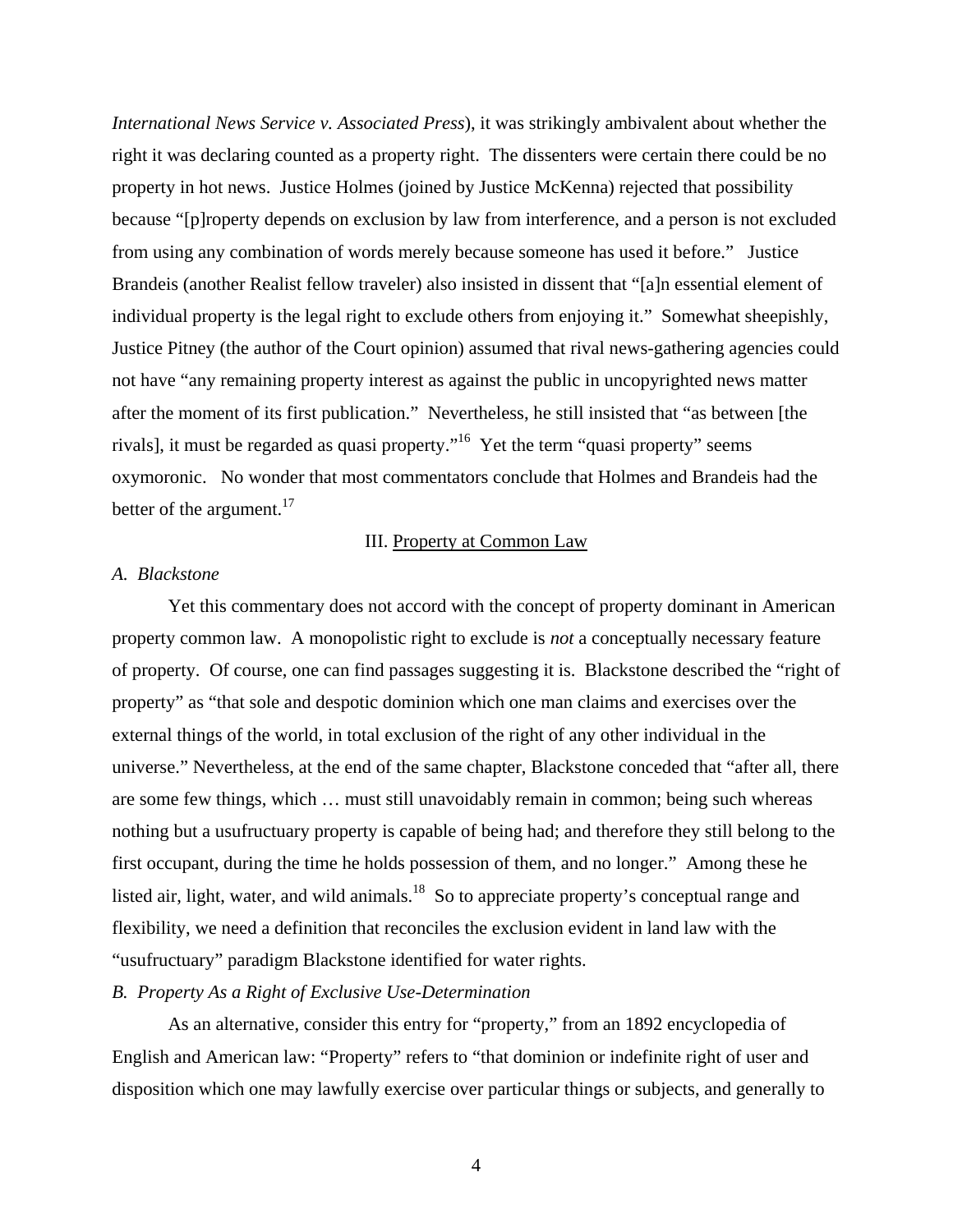the exclusion of all others."19 Obviously, this definition ties the concept "property" to a "thing" or "subject," which is to say an *external asset*. Of course, "property rights in things are defined not against the thing, but over the thing and against the rest of the world."<sup>20</sup> Yet the legal relations between the owner and the rest of the world do not count as "property" relations unless the owner is asserting normative rights and powers against the world in relation to an external asset—not, say, in relation to a reputational interest or an interest in someone else's affections and support.

These social relations are ordered through the concept of a "right." In doctrine and background concepts, the term "right" does not mean "any entitlement conferred by the state." Rather, rights presume a social community in which different individuals have different concurrent normative interests. Rights settle conflicts among the interests of non-owners and owners of different resources. A property "right" confers on an owner a moral power to consume, use, or otherwise engage with the property within certain outer parameters delineated by the scope of the right. Those limits also entitle him to exclude or repel others who interfere with his moral power within those parameters. The parameters, however, are drawn to encourage different owners and non-owners all concurrently to pursue their own interests in using assets or their own personal talents to enlarge their own individual and concurrent wellbeings. $^{21}$ 

Last, this right in relation to an asset secures an owner's interest in *using* the asset. In the narrowest possible case, "use" refers only to a right to consume an asset—to eat fruit one has picked. Usually, however, the right to "use" confers on an owner a meta-right to decide *how* to use. This meta-right may incorporate not only the privilege to consume but also some combination of the following privileges: to deploy as a tool instrumental to another goal, to save for later consumption, to merge with another asset to create an even more useful asset, to give away, or to exchange. The 1892 definition suggests as much by speaking not of "use" but of "disposition" and "user" (an archaic term for deciding how to use)—and of a sphere of "dominion" or an "indefinite" right to dispose or enjoy user. In my definition, that sphere consists of a right of "use-*determination*."

Although this domain of indefinite user or use-determination is "exclusive," here "exclusivity" is derivative, not fundamental. An owner may exclude others only within the legitimate bounds of his use rights. His and every other claimant's rights are legitimate only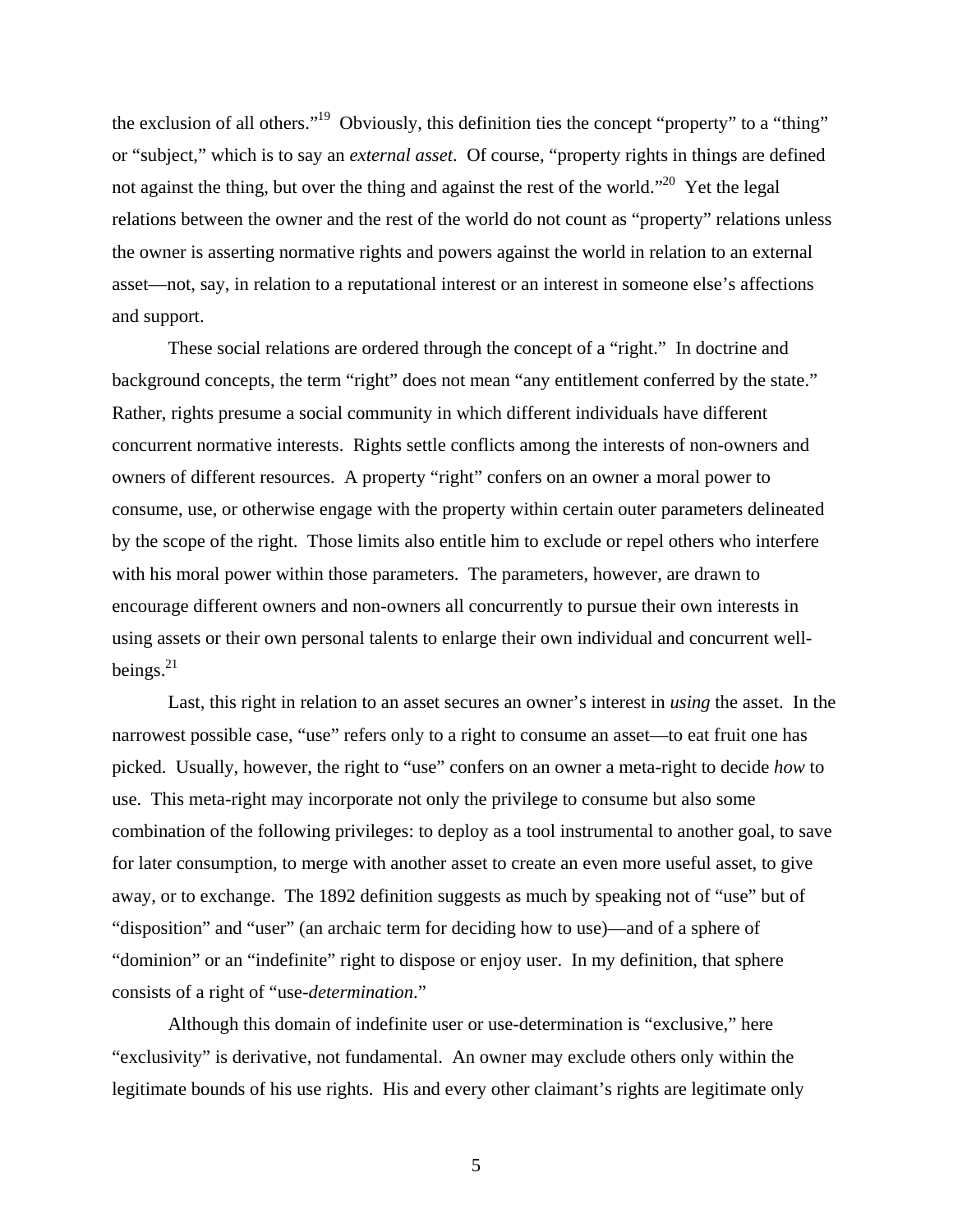within parameters set to reconcile their interests in deciding how to use their assets with the concurrent and conflicting interests of others in deciding how to use different assets or other personal talents.22 In short, property comes to refer to a right securing an interest in determining exclusively the use of a thing.

#### *C. Land*

When property consists of such a right, it may be adapted differently to different assets. For example, in relation to land, all societies with moderately developed economies accentuate the "exclusivity" and "determination" in property. Trespass law does so by conferring on an owner a right to exclude any unconsented entry, no questions asked. That right confers on land owners an extremely broad domain of choice. Indirectly, it promotes use. Land may be deployed for residential homes, farms, apartments, factories, businesses, and many other uses, and a boundary rule lets any one owner decide among all these uses. In extreme cases, however, when a non-owner's interest in using the land is beyond any doubt more compelling than the owner's, the owner's right to exclude is qualified to leave the non-owner with a right to use. This qualification comes out in disputes involving claims of necessity, grazing rights and other easements implied by law, or good faith and *de minimis* encroachments.<sup>23</sup> So a right of exclusive use-determination explains trespass's exclusion as well as a right to exclude, and it explains trespass's qualifications better.

## *D. Water Flow*

By contrast, in property's general conceptual structure, usufructs downplay the "exclusivity" and the "determination" and accentuate the "interest" and the "use." As an ideal type, a usufruct consists of a right not to possess or deplete an asset but to use it or consume it without depleting it. "Usufruct" derives from the Latin phrase *usus fructus*, or "use and enjoyment."<sup>24</sup> In Roman law, these were two of the three powers associated with absolute ownership of property; the third, *abusus*, consisted of the power to consume even to the point of destruction.25 Usufructs emerged in Roman law as "the right to use and take the fruits and profits of another's property ... without fundamentally altering its character."<sup>26</sup>

In Anglo-American law, however, the usufruct refers not only to use rights in someone else's property—*A*'s profit to pick fruit from *B*'s tree—but also to a legal interest in undivided absolute ownership. For assets clothed with such an interest, a usufruct is structured to encourage multiple claimants to use the same asset for similar purposes and on similar terms. A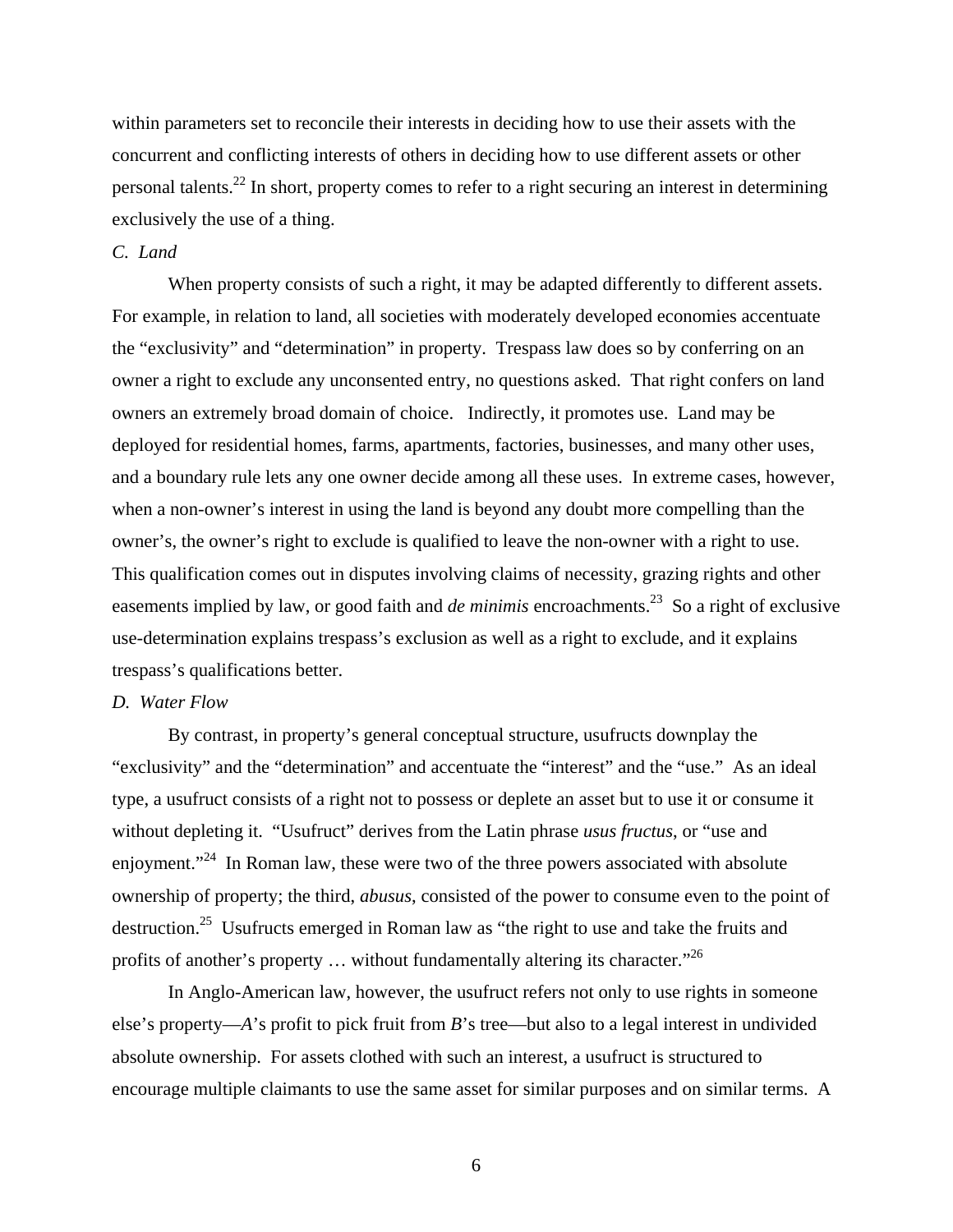claimant enjoys a usufruct in relation to an asset only as long as he is actually using or extracting benefits from the asset. (In Blackstone's terms, access to the asset "belong[s] to the first occupant, during the time he holds possession of" it.) Usufructs do not entitle claimants to exclude others from acquiring similar rights on the same asset. Instead, they give a claimant some assurance (though not an ironclad one) that he may continue using a resource at the level or volume at which he has done so previously. A usufruct also gives a claimant a (stronger) assurance that no one else will divert his efforts to extract benefits from a resource to her own benefit without engaging in similar extraction efforts on her own.

Water law has long relied on the usufructuary paradigm to design property rights for river waters. It is black-letter law that water rights are "real property rights." Such rights are "incorporeal rather than corporeal," however, "because one cannot possess the flow of a stream."<sup>27</sup> "The property in the water, therefore  $\ldots$  consists, in general, not so much of the fluid itself, as of the advantage of its impetus."<sup>28</sup> Historically and conceptually, that focus made riparian law an extremely helpful paradigm for IP. Real property established an abstract and intangible legal relation in the use of water flow or momentum. IP lawyers need not stretch concepts much further to institute similar relations around the use of intellectual works.<sup>29</sup>

Different jurisdictions institute different rules for river water depending on whether they have "humid" or "arid" climates; both regimes institute hybrid regimes relying substantially on usufructuary principles.<sup>30</sup> In humid climates, water usually runs abundantly in streams and rivers without encouragement from or extraction by man. In such climates, the best way to encourage the concurrent private use of river water is to confer property over river water by accession to the owner of riparian land. Because these rights are incident to the ownership of riparian land, riparian rights withhold from a riparian the right to alienate water rights separate from the land. By the same token, a riparian's property rights entitle him to exclude non-riparians from diverting any water from his river, without needing to show that the diversion frustrates any ongoing use or causes him any other special harm. In relation to other riparians, however, a riparian has only an equal right of reasonable use. To lodge a claim against another riparian, he must show that he suffers specific harm, in the form of interference with his ongoing uses. That requirement requires him actually to use river water.<sup>31</sup> And when two riparians both use water, normally, neither may claim that his use takes priority over the other's by earlier usage. The law instead rates uses depending on how "reasonable" they are, which is to say how "essential" they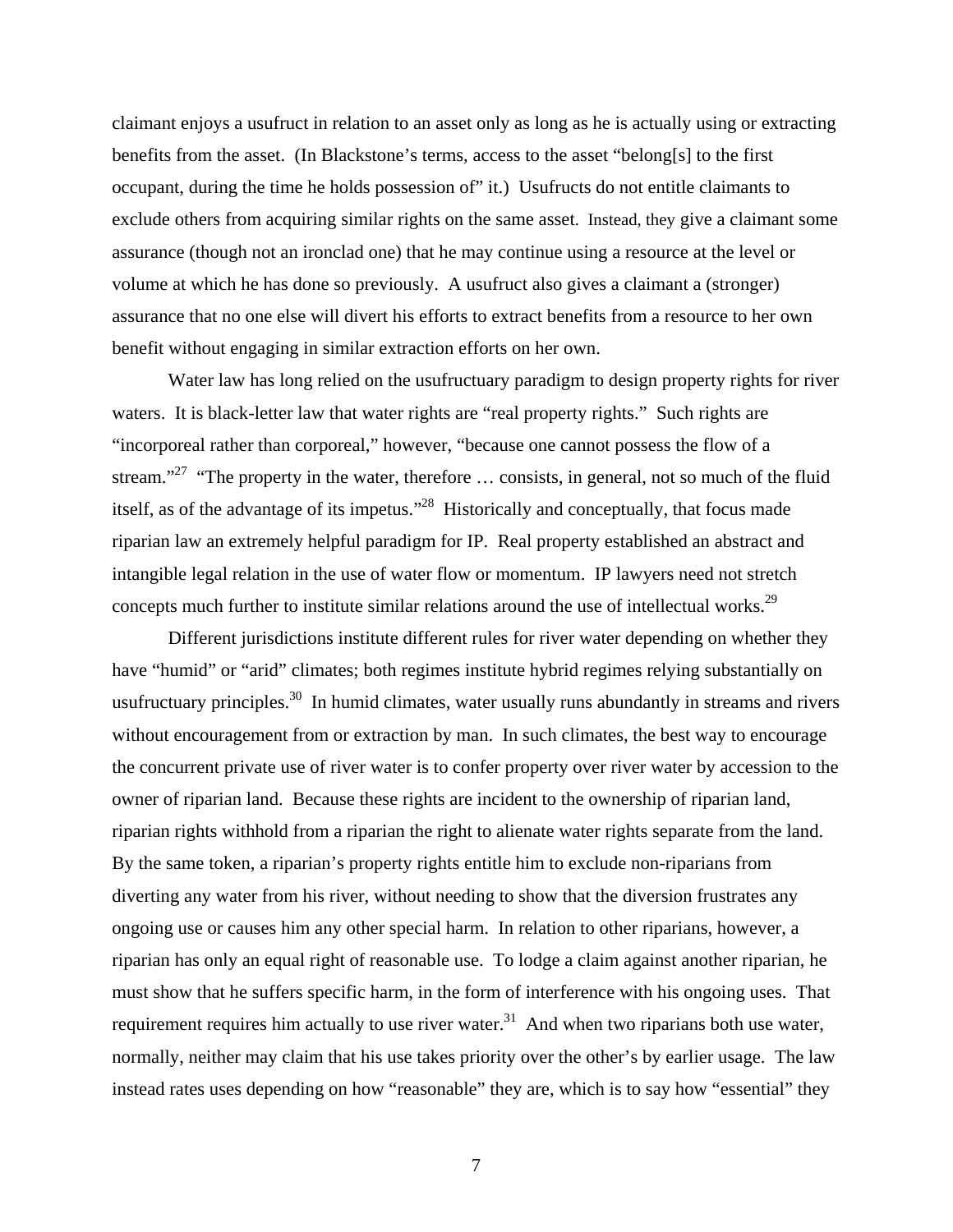are in relation to drinking, bathing, animal-feeding, irrigation, power-generation, or other "wants of man."<sup>32</sup> In short, the riparian lacks a right to alienate the riparian rights separate from the land. He has a right of exclusive control in relation to non-riparians—but he has only usufructuary rights in relation to other riparians.

By contrast, in arid climates, it is extremely labor- and capital-intensive to gather water in quantities large enough for beneficial human uses. Doctrine thus adapts general principles of water law to encourage the effective extraction and use of water. In a prior-appropriation regime, an appropriator acquires property only in "the amount of water that he puts to beneficial use," and "'[b]eneficial use ... represents a continuing obligation which must be satisfied in order for the appropriation to remain available.<sup> $133$ </sup> The appropriator is not required to own riparian land; he appropriates water rights simply "on the application of water to a beneficial use."<sup>34</sup> Prior-appropriation rights confer on a claimant a right to continue appropriating and using water beneficially in the future at volumes marked off by previous use. That right gives earlier appropriators priority to exclude water extraction by later appropriators. In addition, priorappropriation rights (with qualifications and jurisdictional variations) are transferrable separately from the riparian land to which the extracted water is appurtenant.<sup>35</sup> In short, prior-appropriation rights are usufructuary in that they have a "use it or lose it" character, they are trespassory in that earlier claims operate to the exclusion of later claims, and they are generally transferrable.

# *E. Usufructs Reconsidered*

To be fair, lawyers and courts have vacillated somewhat about riparian usufructs. Priorappropriation rights are clearly held to count as property rights.<sup>36</sup> In riparian systems, however, some courts have insisted that riparian rights are "right[s] of property,"<sup>37</sup> while others have denied "a property in the water itself" and called riparian rights "a simple use of it" or a mere "incident" of ownership "annexed  $\dots$  to the land" adjacent to the river.<sup>38</sup> Blackstone confirms the same equivocation when he contrasts property's "sole and despotic dominion" with a mere "usufructuary property." Nevertheless, a usufruct can still count as *a* form of property even if it does not seem the *quintessential* form of property.

Judges and scholars vacillate about usufructs in part because they are not sure whether usufructs generate *in rem* or *in personam* legal obligations. Doctrinally, however, usufructs have long been understood as being *in rem*. <sup>39</sup> The reluctance stems primarily from confusion about the *in rem*/*in personam* distinction. This distinction is understood in at least two senses. In a coarse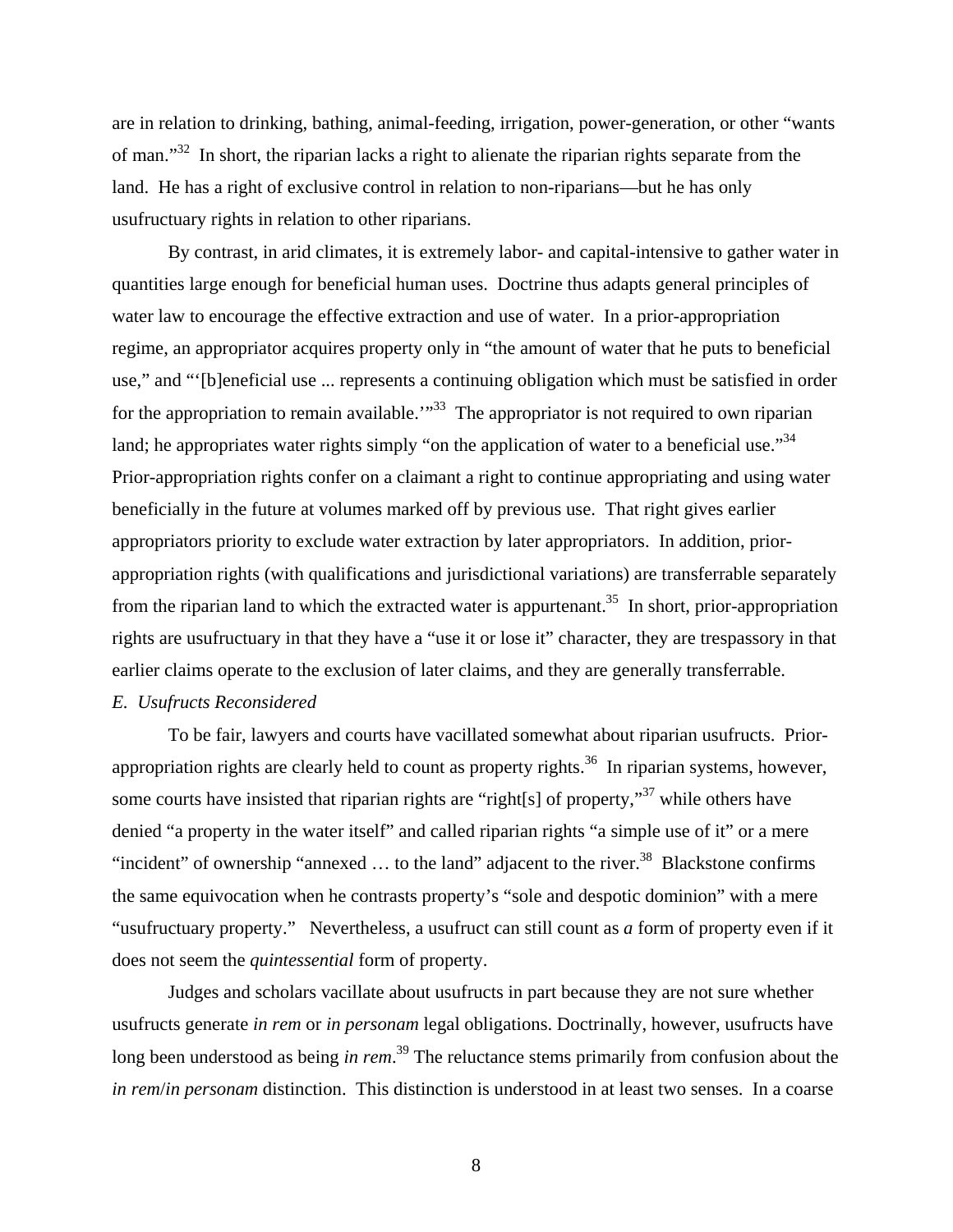sense, rights are *in rem* if their mandates are indefinite and "good against the world" and not (as *in personam* rights are) binding in relation only to one or a few people.<sup>40</sup> Although this standard is difficult to apply in determinate fashion, water rights can be portrayed as good against the world. When *A* owns riparian land in a regime of riparian rights, everyone else in the world is subject to two conditional duties: "If you are a stranger to A's watershed, do not divert any of *A*'s water; if you are a fellow riparian, do not claim water for less-reasonable uses than *A*'s or more water for the same uses as  $A$ 's."<sup>41</sup> Both duties apply to everyone in the world. Riparian rights are no less *in rem* because they have built-in reasonability limits in relation to other riparians. In land law, nuisance duties are qualified by reasonability limits, but that qualification does not stop them from remaining *in rem*. 42

In the more precise conceptual usage, a right is defined as *in rem* if rights- and dutyholders come into normative relations with one another only through the medium of a *res*, some thing. By contrast, a right is *in personam* if individuals acquire rights and duties in relation to one another through their actions, past promises, their past history with one another, or other similar aspects of their personalities.<sup>43</sup> Under this definition, there is no question that riparian rights are *in rem*. Non-claimants owe duties to *A* not by virtue of any promise they make or action they take but by virtue of normative relations emanating from *A*'s entitlement to his water flow.

Of course some may wonder whether the foregoing analysis grapples with a leading policy associated with the *in rem* concept: *In rem* property rights diminish third-party information costs by presenting non-owners with simple and easy-to-process rights.<sup>44</sup> I cannot respond to this criticism fully here, for it makes a policy argument and I am focusing primarily on conceptual structure. Conceptually and doctrinally, however, not all of property law solves the information-cost dilemma as land and patent rights do. A subfield of property applies those fields' strategy—the subfield for rights of exclusive control and disposition—but the subfield for usufructs does not. Normatively, perhaps usufructs' information costs are outweighed by other gains—in particular, the gains from encouraging as many claimants as possible to extract and deploy a resource that is not labor- or investment-intensive to extract.<sup>45</sup>

#### IV. The Conceptual Case for Intellectual Usufructs

 The concepts explained in the last part leave room in IP for intellectual usufructs. Consider trade secrecy. A valuable and secret business discovery counts as an external asset. If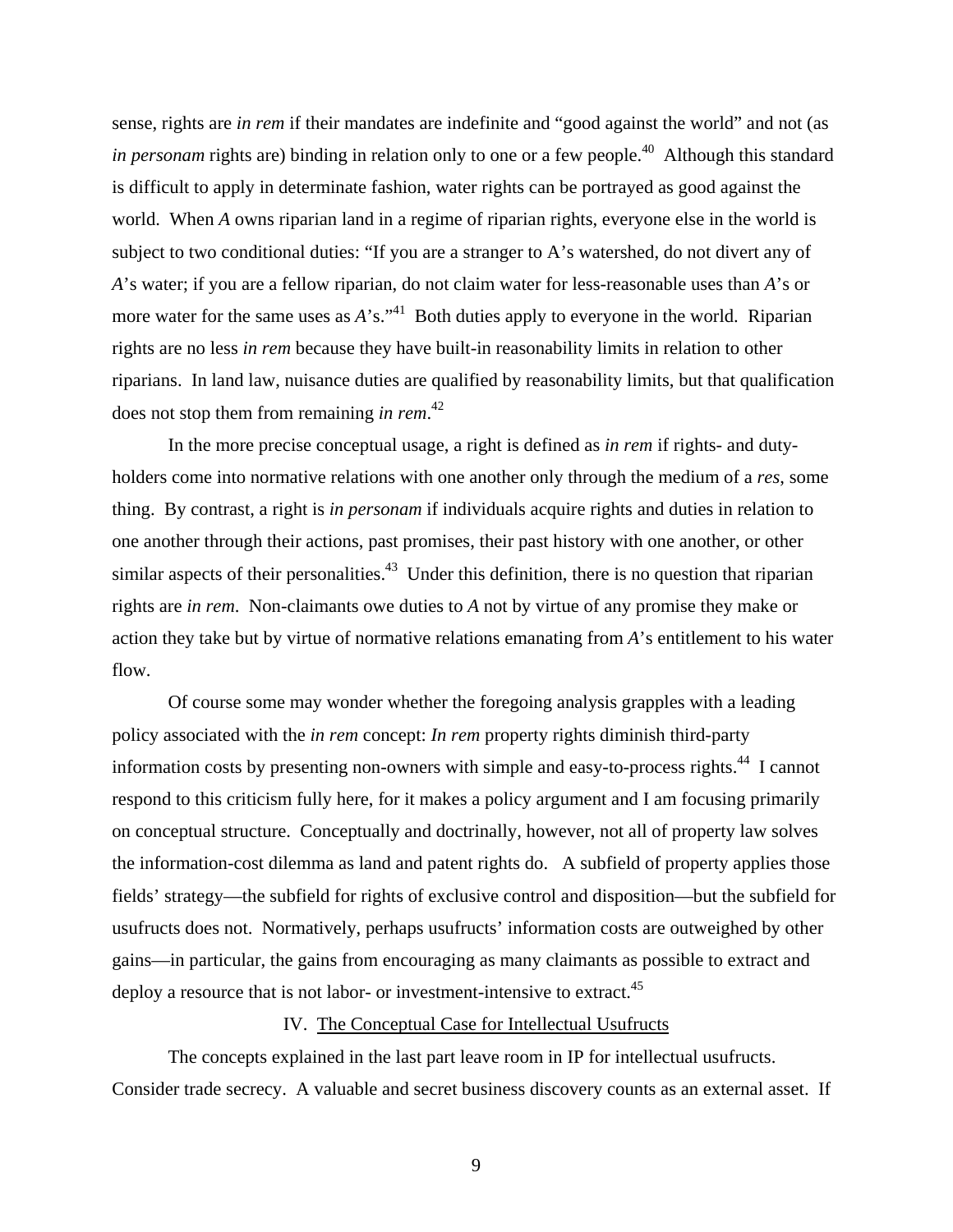a business wants to decide how to deploy a secret to enhance the competitive advantage of products or services it sells separately from that secret, it claims a normative interest in determining the use of the secret. The business has a right to exclude non-owners from acquiring or using the secret unless the business forfeits its secrecy or non-owners discover the secret's substance independently. Under the definition of "property" set forth in section III.B, that right is a property right.

Hot news may ground a similar interest and right. As J.E. Penner explains, a news gatherer has a conceptual property right protecting "his publication of the news he has gathered by the imposition of a legal duty on all others (not just between him and other news agencies) not to publish for consideration (*i.e.*, a *market* monopoly, not a total monopoly) said news, unless that other has gathered the same news himself."<sup>46</sup>

 IP scholars resist these conceptual classifications on two grounds relevant here. I will respond to the objections as they apply trade secrecy, but the responses apply with appropriate adjustments to hot-news doctrine.<sup>47</sup> First, as Samuelson argues, "*A* does not have the right to exclude *B* from the trade secret, he merely has the ability to prevent *B* from taking certain actions to obtain it."48 Yet trade secrecy institutes a right to exclude. *A* may exclude *B* when *B* uses or discloses *A*'s secret "wrongfully." *B* acts wrongfully if he: breaches a duty of confidentiality to *A*; uses or discloses the secret on inquiry notice that it was disclosed accidentally or by some third party's prior misappropriation; or acquires it not by independent research but by circumventing *A*'s reasonable precautions to keep the discovery secret and proprietary. These rules excuse *B* in borderline cases, when *B* has no reason to know that *A*'s secret was disclosed accidentally or by previous misappropriation. They definitely excuse *B* when he discovers the substance of *A*'s secret by independent research. Yet these rules still allow *A* to exclude *B* in situations in which common sense suggests *B* is free-riding on *A*'s research and use of the discovery.49 When Samuelson argues otherwise, her argument hinges on the assumption that a right is a "property right" only if it confers on its owner a "right to exclude" with no qualifications. To the extent Samuelson is making a general conceptual assumption about "property," her assumption must be judged by how well it applies across the law of property. As sections III.D and -.E explained, that assumption does not apply to water law. If her argument cannot explain why water law institutes property relations, it cannot establish a knock-down argument against property relations in trade secrets, either.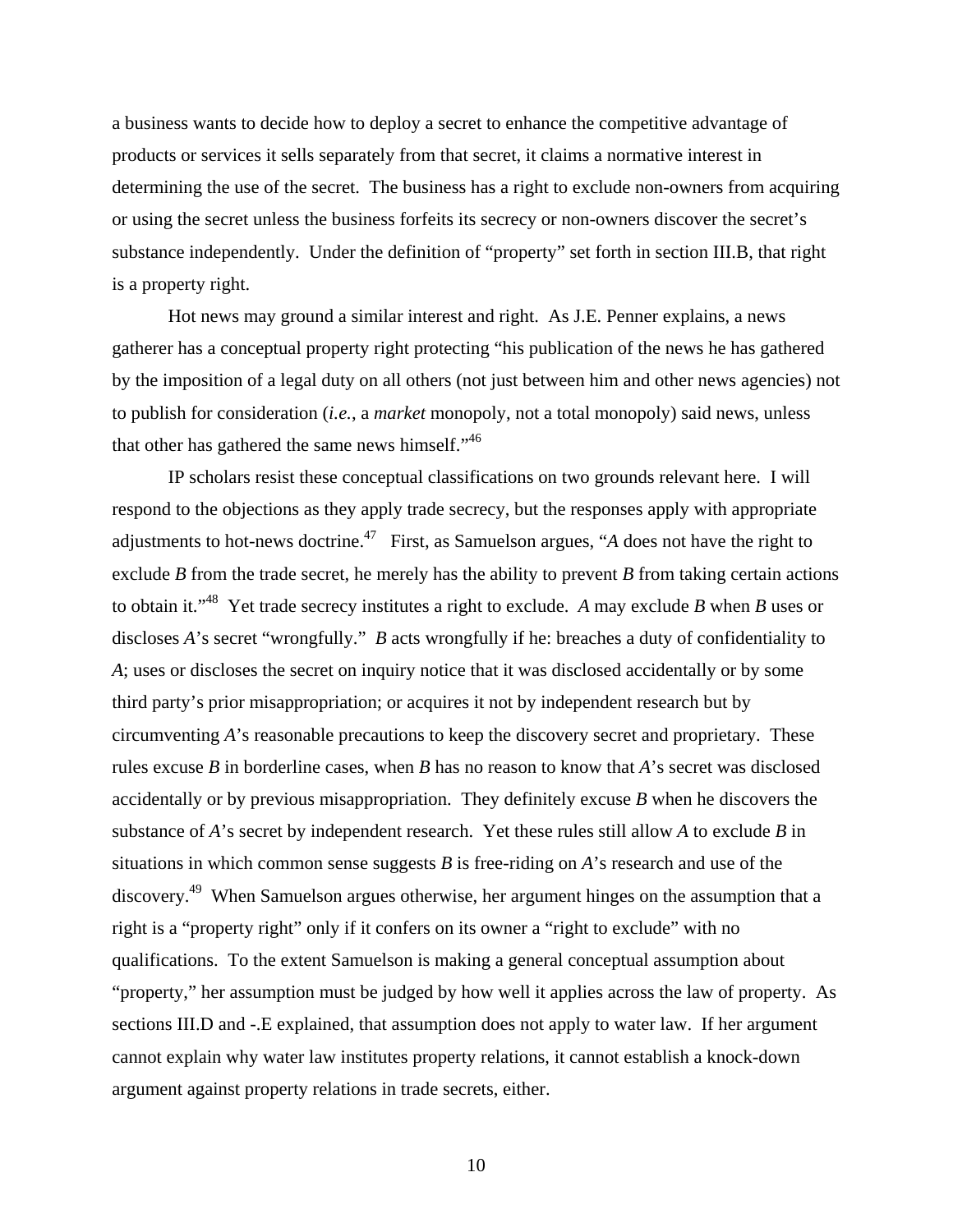Separately, critics insist that trade secrets are not good "against the world."<sup>50</sup> This criticism is harder to pin down. Perhaps the argument is that a right does not generate a property right unless the duties it generates apply on a one-size-fits-all basis to all non-owners. If so, this criticism also assumes and applies a mistaken view of property duties. Riparian rights defy such characterizations, and so do rights specified in nuisance and easements and many other use rights not covered here.

Alternatively, the criticism could trade on the fact that most trade secrecy misappropriation disputes involve "relational" agreements, especially alleged breaches of licensing agreements or employer/employee confidentiality clauses.<sup>51</sup> For example, in trade secrecy misappropriation cases litigated in federal court between 1950 and 2008 and generating a reported opinion, 90% or more of the cases involved an employee, former employee, or a business partner.<sup>52</sup> Yet those statistics do not make the criticism any more persuasive.

To begin with, an *in rem* account of trade secrecy manages to explain the facts just cited at least as well as *in personam* accounts of trade secrecy. In trade secrecy, the *res* consists of the limited monopoly a business claims over the direction of the use of *its* iteration of a discovery and the research that generated the discovery. That *res* establishes a duty, that non-owners refrain from acquiring the business's iteration of the secret or research except by consent of the business or by sheer accident. (Rivals may also acquire the substance of the secret by independent discovery, but the *in rem* right does not exclude rivals from, and their *in rem* duties do not obligate them to refrain from, engaging in such discovery.) That *in rem* duty applies to all non-owners—not only strangers but also potential licensees or employees before they are exposed to a secret. That *in rem* duty lays the groundwork for *in personam* contracting. Owner *A* may waive his *in rem* right to exclude prospective employee or licensee *B* from *A*'s iteration of a secret discovery if *B* promises in return to use the secret for *A*'s ends and under *A*'s direction. (Indeed, such contracts comprise some of the ways in which an owner may "use" a secret, for his right of use-determination gives him a right to decide whether he can extract value from the secret most effectively through personal use, contracts, or a firm.<sup>53</sup>) When licensees or employees agree to non-disclosure agreements, they accept *in personam* duties reinforcing and specifying their *in rem* duties. It is thus no more or less significant that contracts are involved in 90% of reported trade secrecy lawsuits than that they are involved in 100% of reported realcovenant lawsuits.54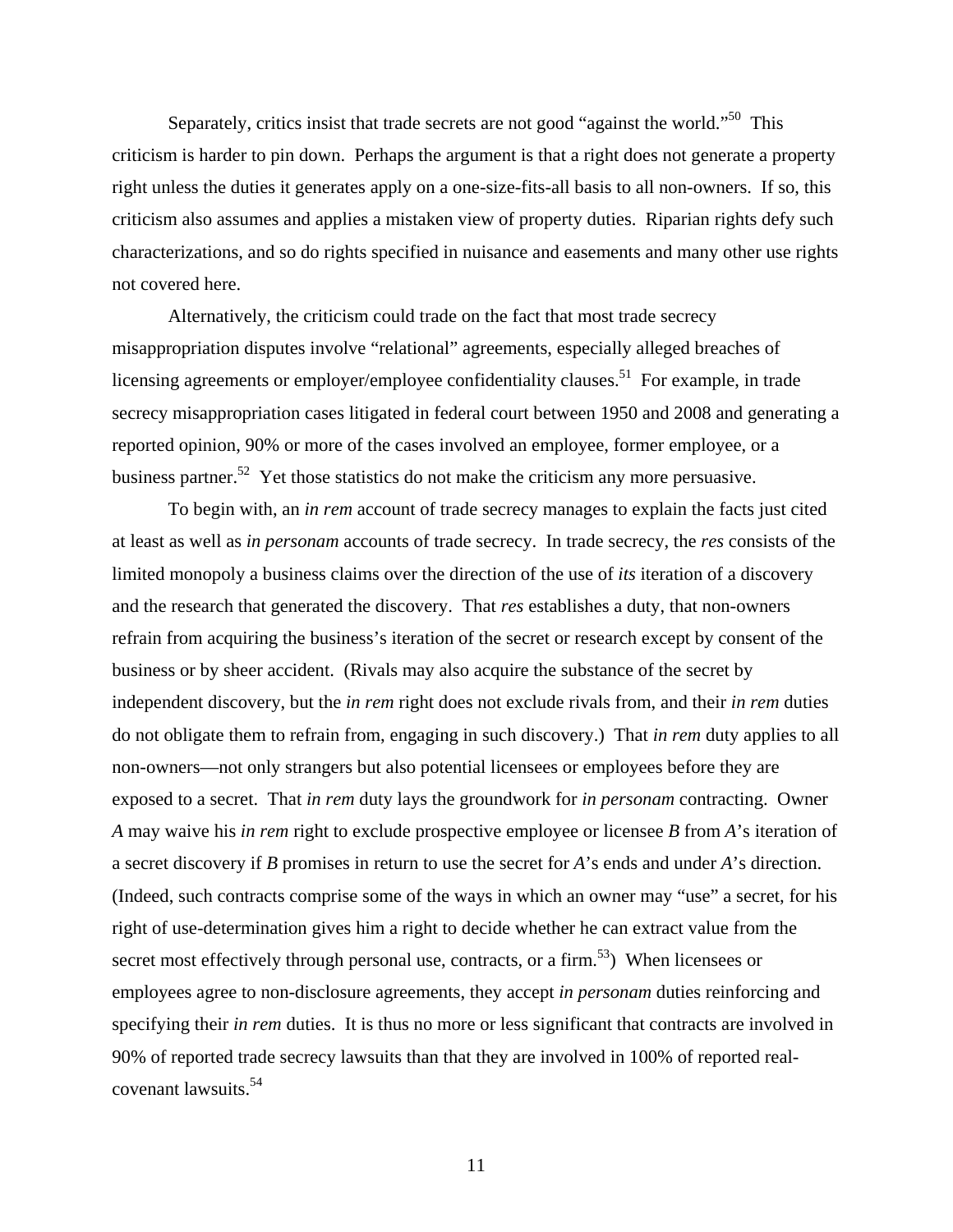Conversely, *in personam* interpretations of trade secrecy cannot explain many important features of trade secrecy that can be explained by the *in rem* interpretation. Like covenants running with the land, trade secrecy contracts also have an *in rem* feel because they adapt general principles of contract to agreements involving property. For example, if an *in personam* license or employment contract were primary in establishing a trade secret, it would be extremely difficult to explain why trade secrecy nondisclosure clauses are extremely easy to enforce in equity.<sup>55</sup>

More fundamentally, *in personam* accounts of trade secrecy cannot explain why three of the four theories of trade secrecy misappropriation establish *in rem* duties. If *A*'s employees throw out an intact customer list mistakenly and contrary to *A*'s standard document-shredding policy, garbage-hauler *B* breaches a duty to *A* if he uses the list with any reason to know that it was disclosed accidentally.<sup>56</sup> If *A* tries to build a building concealing machinery that will embody a secret process for making a chemical, *B* uses "improper means" and breaches a duty to *A* if he pays a commercial pilot to fly over the half-built building and photograph its interior.<sup>57</sup> If *B* acquires *A*'s trade secret from *C* after *C* misappropriated it, *B* owes a duty not to use or disclose it if he has any reason to know that the secret is proprietary and was misappropriated.<sup>58</sup> These three doctrines constitute three of the four theories for misappropriation delineated in all the leading persuasive authorities on trade secrecy.59 One could say *B* triggers an *in personam* obligation in each of these cases by the "personal" action of engaging with a secret discovery he has reason to know he lacks consent to use. In each of these cases, however, the *in personam* obligation has no traction unless *A*'s secret establishes an *in rem* duty in everyone except *A*, that they refrain from engaging with the secret if they have any reason to know it may be proprietary. At worst, the *in personam* accounts of three misappropriation theories cannot explain these three misappropriation theories; at best, they are derivative of the *in rem* account.

Critics do not accept the implications of these three misappropriation theories. When they do deal with these implications, critics instead argue that the theories are bad law and should be repudiated.<sup>60</sup> Although critics are entitled to make such arguments, inquiring readers should consider those arguments with care. Such arguments do not propose to restore trade secrecy to its genuine conceptual structure but rather to reform the field to fit a different normative and conceptual vision.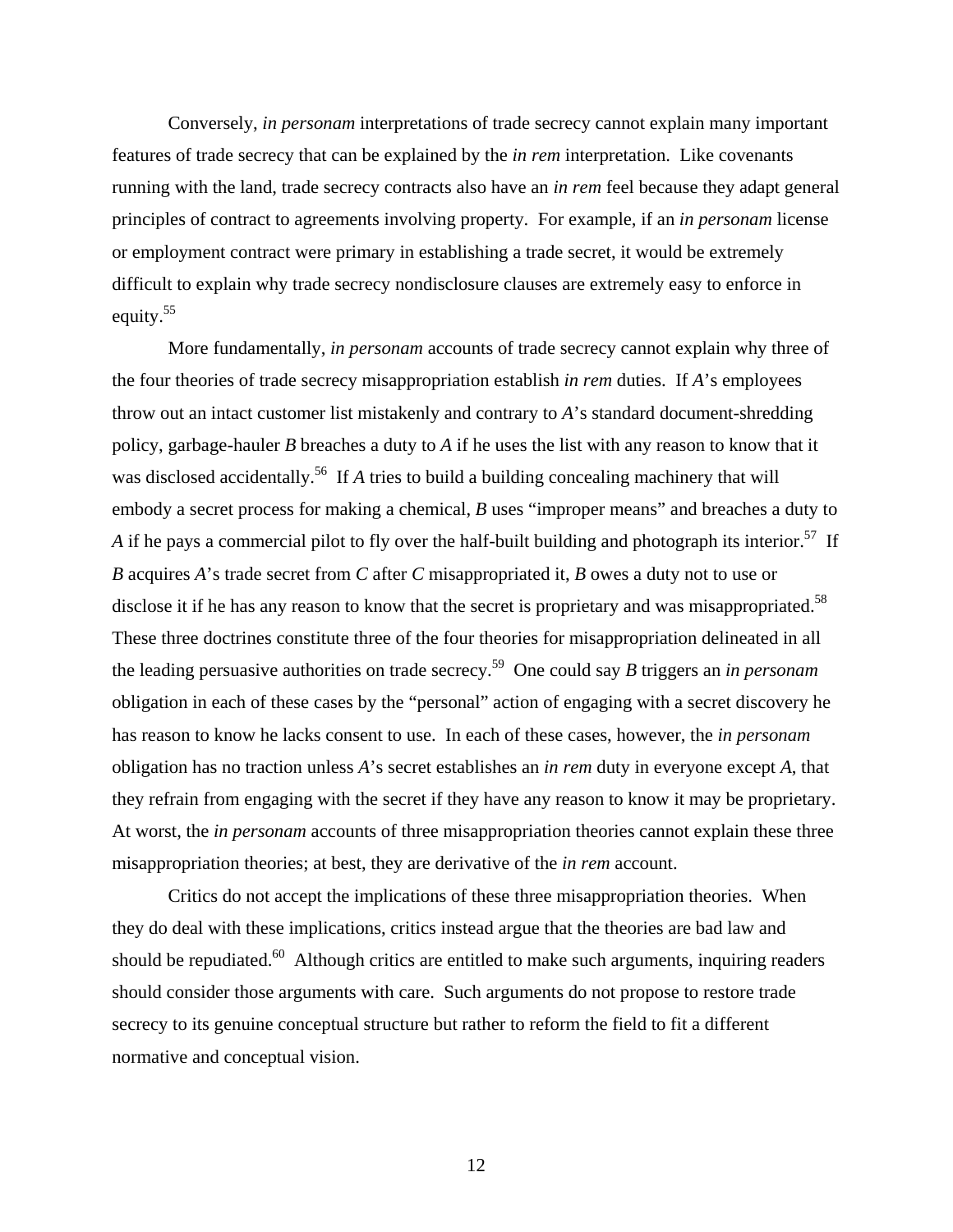### V. Intellectual Property in Kent's *Commentaries*

Let me turn to my historical claim: Seminal American common law authorities classified trade secrets and hot-news interests using the usufructuary concept described in the two preceding Parts. New York Chancellor James Kent's *Commentaries on American Law* was the first homegrown American treatise covering American public and private law as comprehensively as Blackstone's *Commentaries* covered the parallel English sources. Although most of Kent's section on IP concentrates on patent and copyright, it begins as follows:

Another instance of property acquired by one's own act and power, is that of literary property, consisting of maps, charts, writings, and books; and of mechanical inventions, consisting of useful machines or discoveries, produced by the joint result of intellectual and manual labour. As long as these are kept within the possession of the author, he has the same right to the exclusive enjoyment of them, as of any other species of personal property; for they have proprietary marks, and are a distinguishable subject of property. But when they are circulated abroad, and published with the author's consent, they become common property, and subject to the free use of the community. It has been found necessary, however, for the promotion of the useful arts, and the encouragement of learning, that ingenious men should be stimulated to the most active exertion of the powers of genius, in the production of works useful to the country, and instructive to mankind, by the hope of profit, as well as by the love of fame, or a sense of duty…. We have, accordingly, in imitation of the English jurisprudence, secured by law to authors and inventors, for a limited time, the right to the exclusive use and profit of their productions and discoveries.<sup>61</sup>

In this passage, Kent covers patents, copyrights, trade secrets, and the right of first publication over a work of authorship. A few features of his survey should seem familiar to modern IP lawyers and scholars. Kent takes for granted that most ideas belong in the public domain (the realm of "common property, … subject to the free use of the community"). Although he justifies patent and copyright in terms of "intellectual labour," he also does so in terms of a reward theory ("stimulat[ing] the most active exertion of the powers of genius") consonant with the terms of the Constitution's Intellectual Property Clause ("the promotion of the useful arts, and the encouragement of learning"). $^{62}$ 

Kent's portrait of trade secrets and the right of first publication may seem less familiar to contemporary readers. If readers know the conceptual background recounted here, however, Kent's portrait makes considerably more sense. Kent declares and confirms that trade secrets and rights of first publication are usufructs. Although I will examine the passages on patent and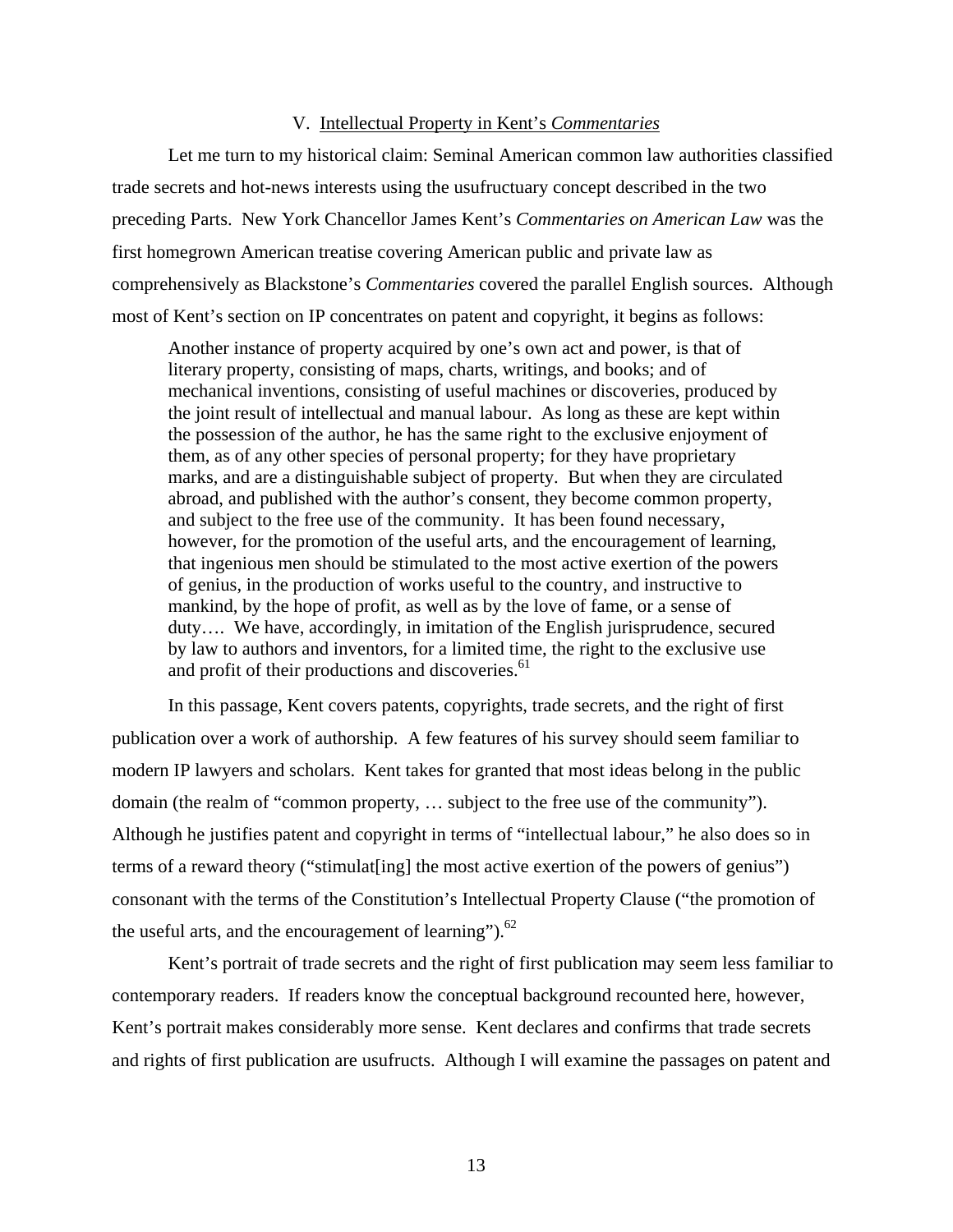trade secrets consistently with this Chapter's focus, the same basic contrasts probably apply between copyright and the right of first publication.

Readers may doubt whether Kent recognizes any intellectual property in trade secrets. When he speaks of "property" in "mechanical inventions," he may be referring only to the common law principle that a person keeps absolute ownership of any chattel he creates. Yet Kent specifies that such machines may consist of "machines" *or* "discoveries," and that both are "produced by the joint result of intellectual and manual labour." So the "property acquired by one's own act and power" generates two species of property. The creator acquires not only absolute ownership over the machine created by "manual labour" but also some sort of property over the "intellectual labour" for the machine's design. That latter property claim is an intellectual usufruct. Kent contrasts the "right of exclusive use and profit" associated with a patent with "exclusive enjoyment" associated with a secret invention. The former clearly refers to what I have called here a right of exclusive control and disposition. The right of "exclusive enjoyment" is narrower—the right to extract benefits from the invention.<sup>63</sup> Kent confirms as much by using the term "enjoyment"—a faithful translation of *fructus*. The structure of his argument reinforces the same point. If any business acquired hard-edged rights to exclude by virtue of "exclusive enjoyment," multiple competitors' rights would be mutually inconsistent, as blocking patents can be. By contrast, if these rights are usufructs, they can coexist easily. All trade secret claimants may enjoy the fruits of their parallel discoveries of the same intellectual work. Indeed, because intellectual works are non-rival and non-exclusive, parallel uses of the same trade secret are not consumptive as multiple drawdowns on the same river can be. Hence, trade secrecy has no and needs no reasonable-use limits, as riparian law does.

Conversely, Kent's discussion helps clarify one remaining question about how the usufructuary paradigm applies to trade secrets. Again, in the paradigm case, a usufruct institutes a "use it or lose it" requirement and a "keep it or lose it" requirement. Since information is nonexclusive and non-rival, scholars may reasonably wonder how common law applies any use or continuing-appropriation requirements to IP. Kent supplies the answer: secrecy. Common law acquisition principles require an actor to signpost to others that he claims ownership over an external asset. That requirement is especially powerful in IP, because people have a reasonable non-conventional expectation that any idea in the public domain must be usable by all and not be private property. In Kent's terms, it is secrecy that establishes "proprietary marks" over a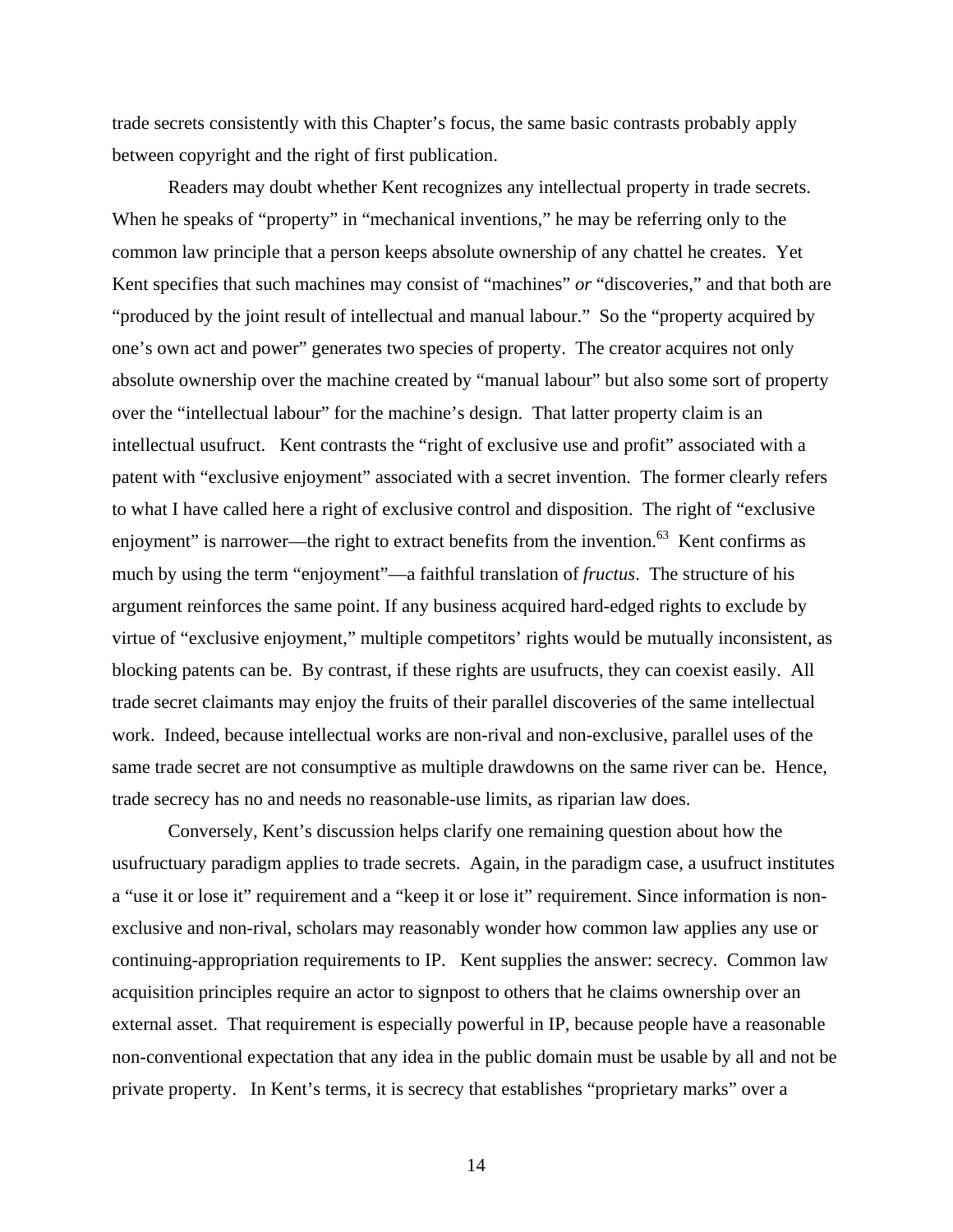business design or an unpublished writings, and secrecy that makes the design "a distinguishable subject of property." It is not obvious what proxy could be used as a substitute for secrecy in IP law—at least, in IP *common* law, which cannot institute notice or registration requirements anywhere near as authoritative as the legislative requirements established in patent or copyright.

More generally, Kent helps situate trade secrets in an important intermediate role. As a first approximation, Kent presumes that ideas should remain "common property, and subject to the free use of the community." A person is entitled to keep an idea *out* of the commons only if it reflects some "intellectual labour," understood as a positive and productive contribution over and above common social knowledge. When an inventor develops a useful invention, the law flips to a second approximation. In this approximation, each inventor is entitled to prevent others from stealing his own research or its fruits. However, he is not entitled to exclude any from conducting the same research independently. In addition, he is entitled to enjoy the fruits of his research exclusively only as long as he keeps the research out of the public domain, so that others may avoid confusion and have "free use" of everything in the public domain.

 If, however, a discovery reflects substantial "genius," the law moves to the last approximation, namely patent law. The patent confers a right of exclusive control and disposition. In doing so, patent also overrides the common law principle of secrecy and its functions. Patent law generates wider benefits to society by publishing the invention. Patent also abrogates the common law principle of secrecy, and the pre-conventional expectations about the free use of information on which the common law builds. Yet patent manages to settle and clarify boundaries by giving inventors more definitive proof of ownership, namely the patent. It also gives non-owners clearer notice, by requiring inventors to publish the patent and by withholding the most potent remedies against infringement unless they mark their inventions with the inventions' patent numbers.<sup>64</sup>

### V. Intellectual Usufructs at Common Law

One might object that this passage from Kent is an outlier. Yet nineteenth-century American IP law (or, at least, extremely prominent lines of precedent in it) developed along the lines Kent sketched.<sup>65</sup>

*Peabody v. Norfolk*, an 1868 trade secrecy case decided by the Massachusetts Supreme Court, is probably the best-known nineteenth-century American trade secrecy decision. Cook, the main defendant, hired away Norfolk from Peabody's cloth-making factory and allegedly paid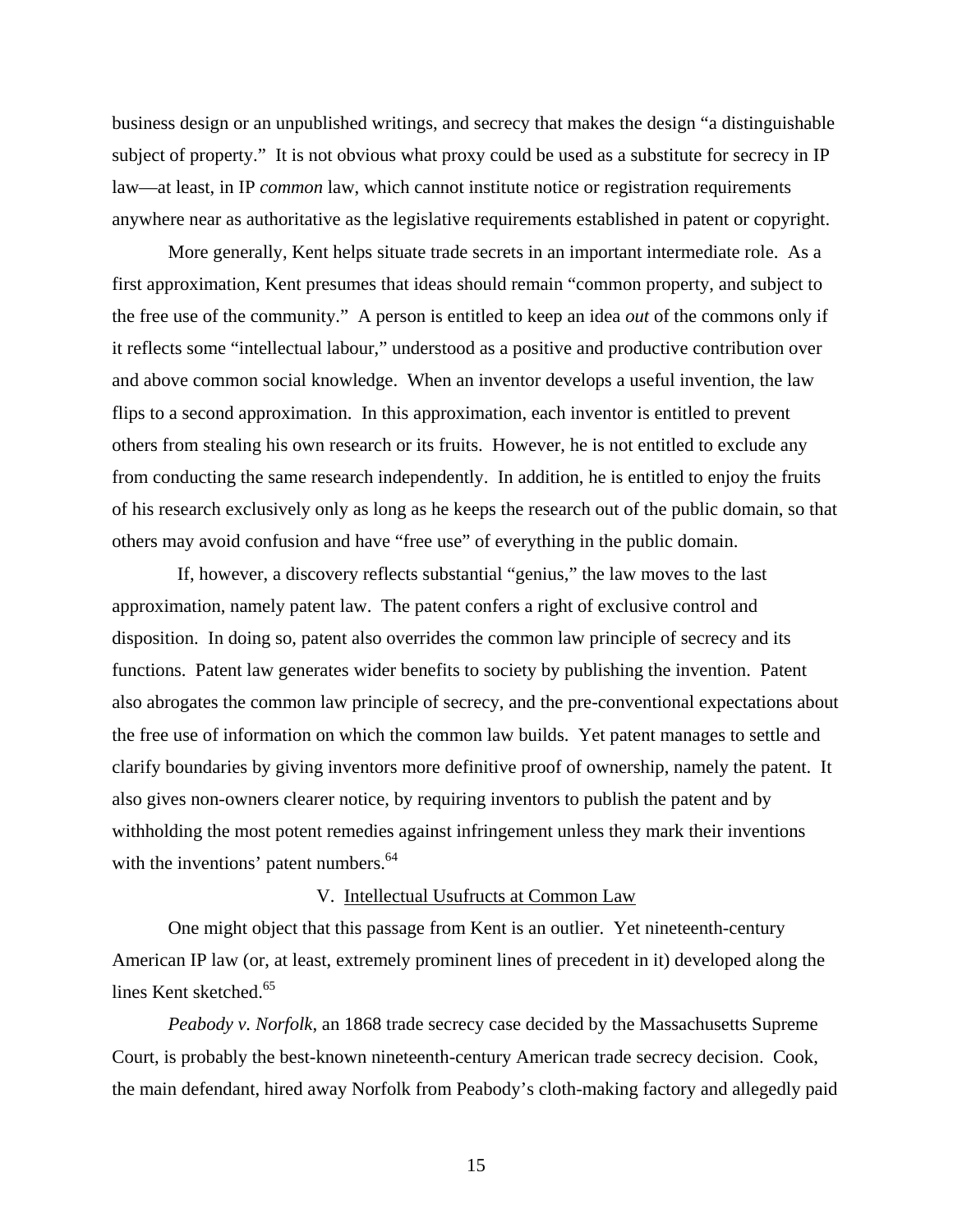him to disclose Peabody's secret cloth-making process. When Peabody's devisees sued Cook in equity for misappropriation, he raised a laundry list of objections, all grounded in the argument that a trade secret cannot be property. In response, Chief Justice Gray began his opinion for the court with a general overview of IP:

It is the policy of the law, for the advantage of the public, to encourage and protect invention and commercial enterprise. … If [an inventor] makes a new and useful invention of any machine or composition of matter, he may, upon filing in a public office a description which will enable an expert to understand and manufacture it, and thus affording to all persons the means of ultimately availing themselves of it, obtain letters patent from the government securing to him its exclusive use and profit for a term of years. If he invents or discovers, and keeps secret, a process of manufacture, whether a proper subject for a patent or not, he has not indeed an exclusive right to it as against the public, or against those who in good faith acquire knowledge of it; but he has a property in it, which a court of chancery will protect against one who in violation of contract and breach of confidence undertakes to apply it to his own use, or to disclose it to third persons.<sup>66</sup>

In this passage, Gray describes the property in a patent using the same terms as Kent the right to "exclusive use and profit." In his discussion of trade secrecy, Gray also confirms this Chapter's conceptual point: Property consists not of a right to exclude but a right to determine use exclusively. In his portrait, trade secrecy's "exclusivity" is derivative. The owner of a trade secret may not insist that the substance of his secret discovery is "exclusive" in relation to those who discover it independently or otherwise "in good faith acquire knowledge of it." Since those individuals could publish the secret, that substance is not "exclusive" as against the world, as a patent is. Nevertheless, Gray also insists that the owner still has a "property" in the discovery. Peabody had an "exclusive" *res* in relation to Norfolk and other employees. Since Peabody had a *res* in the exclusive use of the cloth-making process, he could exclude his employee Norfolk from "undertak[ing] to apply it to his own use, or to disclose it to third persons." And that same *res* explains why Cook owed and breached a duty not to acquire the process in bad faith, by bribing Norfolk instead of discovering the process independently. That limited right makes perfect sense as an intellectual usufruct. As Adam Mossoff explains, in trade secrecy, "[t]he fundamental right is the possessor's 'own use' of the information, which thus dictates the extent of the 'exclusive enjoyment' of that information."67

When American judges developed hot-news doctrine later in the nineteenth century,<sup>68</sup> they made only one significant adjustment: They relaxed the legal consequences of secrecy and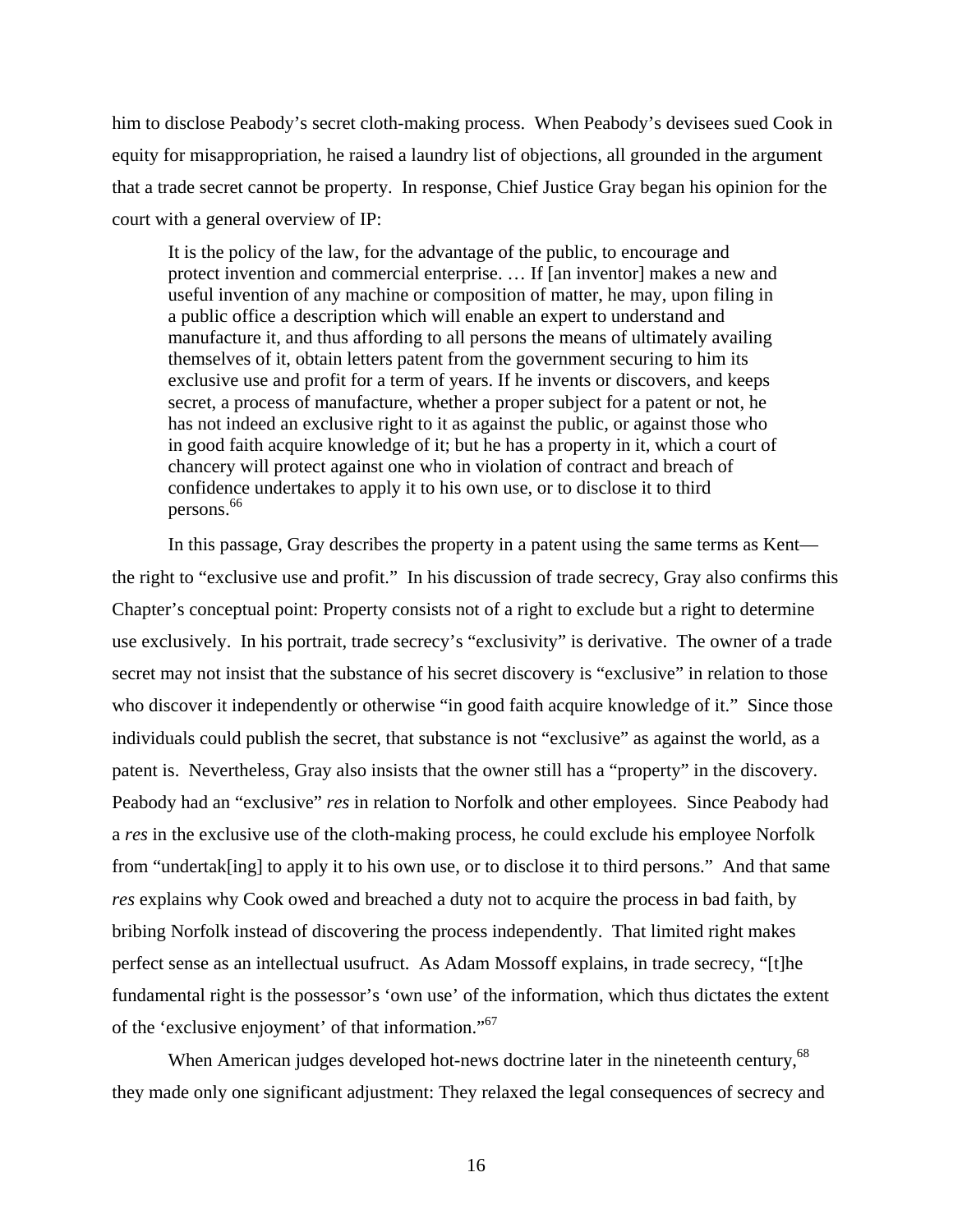publication as those distinctions apply in trade secrecy and the right of first publication. The New York Supreme Court considered one early challenge in 1876, in *Kiernan v. Manhattan Quotation Telegraph Co.*69 Kiernan enjoyed a license with the Associated Press and an intermediary giving him the exclusive use of all "foreign financial news" received by AP wires for fifteen minutes after the intermediary's receipt of such news from AP. Manhattan Quotation employed Abbot to collect the same news, and he did so by procuring ticker-tapes from Kiernan's customers and reprocessing the information on the tapes. Kiernan petitioned for a judgment restraining Manhattan Quotation from republishing the substance of the foreign financial news Abbot was procuring from Kiernan's tickertapes; Abbot argued that an injunction was inappropriate because Kiernan lacked property in the news.<sup>70</sup>

Supreme Court Judge van Brunt conceded "that no person could be restrained from the publication of this news in Europe," because the news was already in common circulation. Here, he followed the same lines Kent drew between secret information and information published and released into the public domain. Van Brunt also conceded that "in respect to news, its publication cannot be interfered with where the party procures the intelligence by the diligence of his own agents." Here, he applied the principle that a usufruct does not entitle one user to exclude others from using the same resource with their own independent effort. Nevertheless, after canvassing two English hot-news unfair competition disputes, he concluded "that a man may impress upon materials, which are open to all the world, a right of property when he has, as the result of his own efforts and expenditure, collected and reduced to a form serviceable to the public such material." He also found it "an atrocious doctrine to hold that dispatches, the result of the diligence and expenditure of one man, could with impunity be pilfered and published by another. $17<sup>71</sup>$  In other words, a news-gatherer is entitled to exclude others from diverting the fruits of his gathering without doing their own gathering independently. That entitlement is one of the core features of a usufruct.

For van Brunt, the harder question was whether Kiernan waived his claims of property by publishing the information he got from AP and AP's intermediary. Here, van Brunt appealed to the basic distinction between secret (proprietary) versus published (common) information delineated by Kent. Van Brunt qualified that distinction slightly, however, using precedents from New York's common law of copyright. He drew on a "distinction between a general and unrestricted publication, which works a forfeiture of th[e] [property] right, and a qualified or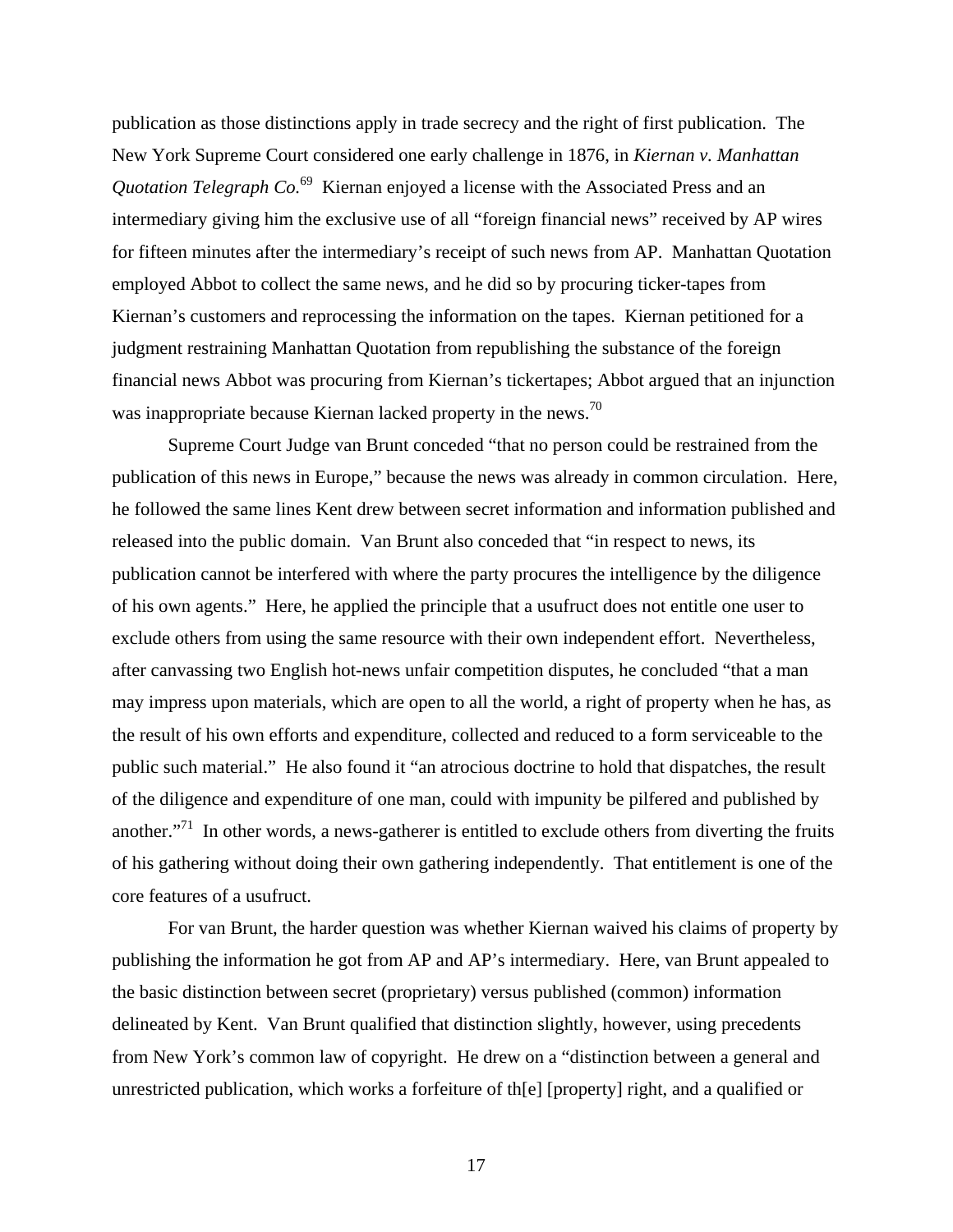limited publication, which has no such result …."72 Elsewhere, the common law sometimes institutes doctrines of "constructive possession," to award ownership to someone who has performed an act that comes close to appropriating the asset without actually reducing the asset to manual possession. In these cases, the law relaxes the appropriation requirement to encourage the useful investment and effort needed to appropriate the asset.<sup>73</sup> Evidently, New York copyright doctrine had instituted a doctrine of "constructive non-publication," so that an author did not necessarily waive copyright by mailing a letter to a recipient. Van Brunt concluded it was appropriate to let Kiernan "restrain the publication by" recipients of his ticker tapes "of such intelligence" as those tapes contained.<sup>74</sup> Van Brunt did so to encourage what he regarded as productive investments and effort to gather financial information in a form useful to a distinct group of consumers.

Of course, by dispensing with the secrecy requirement, van Brunt loosened hot-news doctrine's connection to the general usufructuary requirement that property claimants continuously use and keep control over the asset for which they want property protection. That doctrinal move is bound to be controversial. Maybe the hot-news doctrine creates unnecessarily and distracting entitlement-delineation costs, especially when juxtaposed with doctrines, like trade secrecy, where actual secrecy still matters. Yet maybe it is still preferable to encourage the investments needed to gather and process information in commercially useful form—and the entitlement-delineation costs are not that great since the hot-news interest creates *in rem* duties only in competitors (and those duties are time-limited anyway). These arguments are normative, however, and we are interested here in how background concepts channel those arguments into doctrine. Van Brunt channeled them into the usufructuary paradigm.

This account also helps explain why, in *International News Service v. Associated Press*, Justice Pitney was so sheepish about whether hot-news interests counted as "property" or mere "quasi property." Perhaps Pitney assumed the accuracy of Holmes and Brandeis's definitions of property as a right to exclude. If so, his opinion simply provides one more early example in which American judges started to forget the connection between usufructs and property as they fell into the grip of Legal Realism.

Yet there is another possibility. In *INS*, the AP had claimed not only a right to be free from misappropriation under unfair competition precedents in *Kiernan*'s spirit but also a copyright under federal copyright law. When Pitney conceded that hot news was not "property"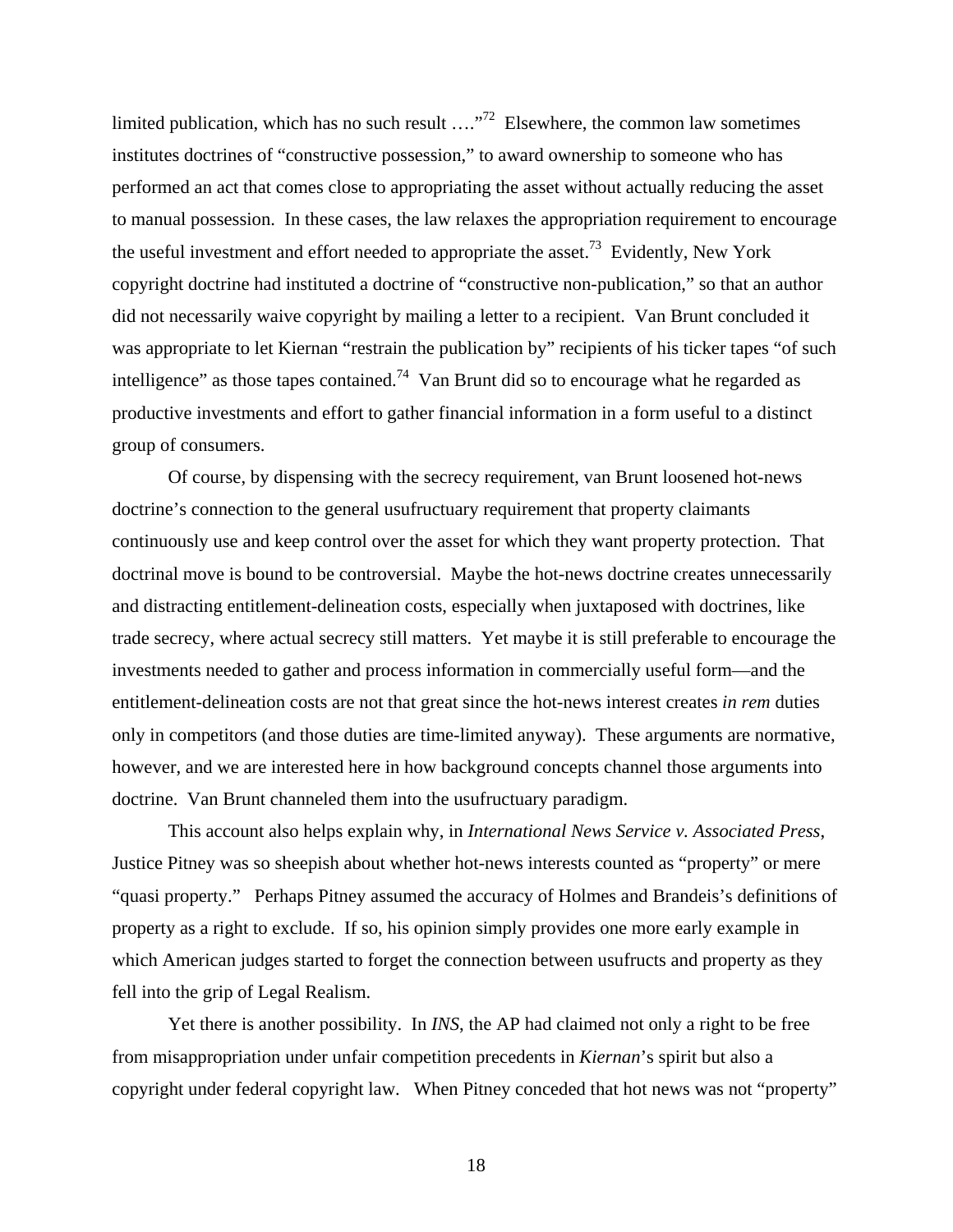but "quasi-property," perhaps he was saying simply that hot-news interests were not as quintessentially "property" as copyrights were. Here, he may have been repeating an implicit comparison between "usufructuary property" and more common "property" that Blackstone had made in his *Commentaries*. Yet when Pitney described hot-news rights as "quasi property," he recognized that such rights belong in the family "property" even they do not belong in the genus "property" including IP rights of exclusive control and disposition. In this reading, Pitney's opinion reinforces this Chapter's two lessons: Conceptually, hot-news interests may helpfully be classified, and historically, they have been classified, as usufructuary property.

#### VI. Implications and Conclusion

These lessons may help focus more explicitly normative scholarship in trade secrecy or hot news. For example, scholars sometimes find trade secrecy's secrecy or reasonableprecautions elements perverse or counter-intuitive. Since the public benefits when novel discoveries are published, it can seem wasteful to encourage firms to prevent the publication of trade secrets.<sup>75</sup> The usufructuary paradigm, however, insists that things held in usufruct be marked off tolerably clearly—from the public on one hand and from other users and prospective users on the other. Scholars conducting normative research must ask whether society could enjoy all the benefits of published trade secrets without creating transaction costs attributable to badly-delineated entitlement claims.<sup>76</sup> Although this Chapter's conceptual and historical insights cannot settle this normative tradeoff, they supply institutional details scholars will need to settle it.

In the meantime, these lessons should also put IP scholars on notice to be careful of scholarship that uses alternative interpretations of concepts or history in scholarship on trade secrecy or hot news. For example, scholarship has suggested that hot-news interests sound conceptually in equity or unjust enrichment.<sup>77</sup> Although more needs to be said about these suggestions, this Chapter has presented conceptual arguments in favor of the property category that these authorities have overlooked.

Similarly, Robert Bone has claimed that "the historical roots of trade secret law provide no reason to endorse the doctrine today," and that the field does not make sense as a field of property law because "the relational focus of trade secret's liability rules aligns trade secret law more closely with the law of contract than with the law of property." Yet Bone assumes that an IP interest counts as conceptual "property" only if it confers on an owner "an exclusive right to it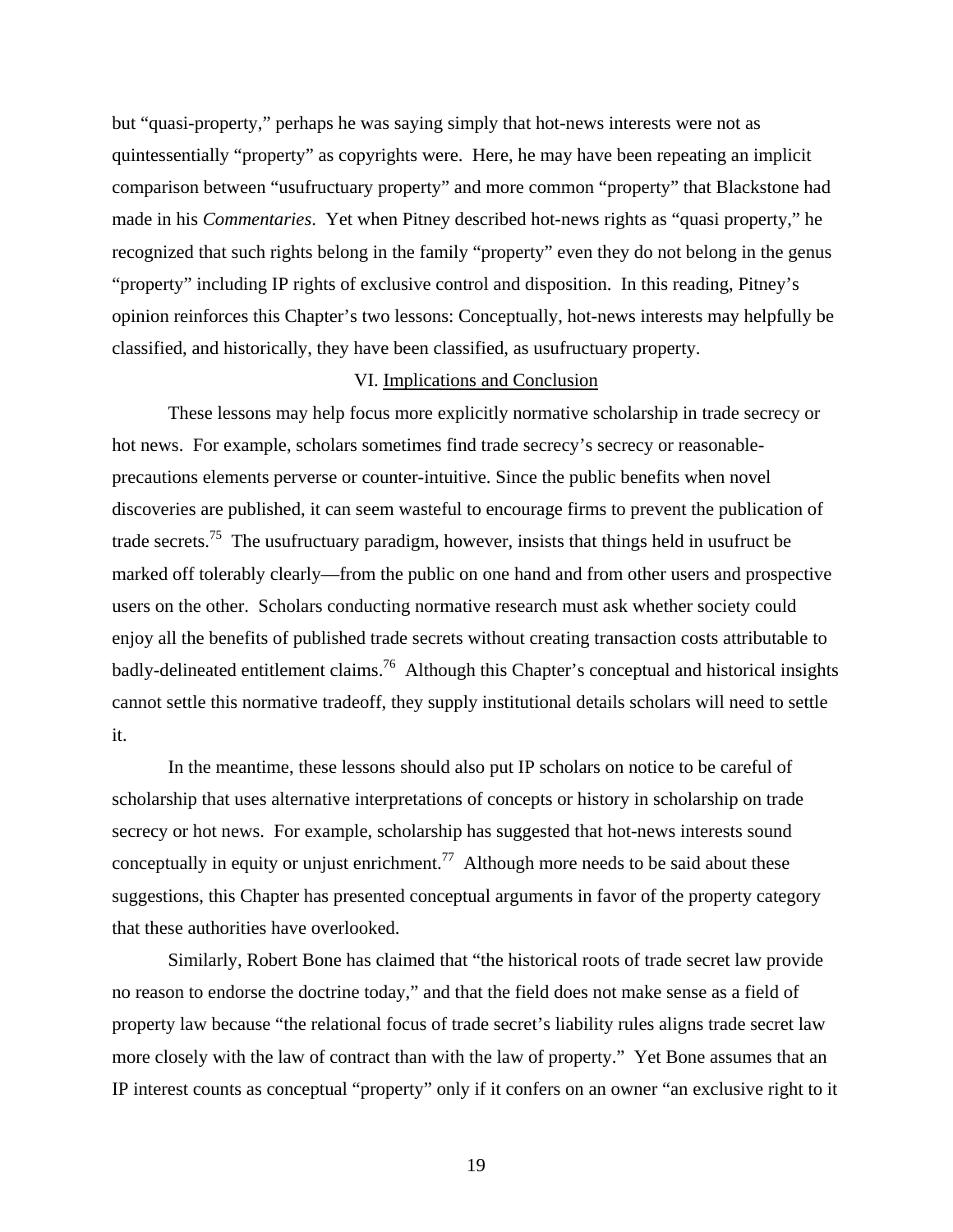as against the public," which is to say he does not consider the possibility that a usufruct might also count as conceptual property. No surprise, then, that Bone also reads seminal decisions like *Peabody* anachronistically and skeptically. Bone cites trade secrecy's seeming conceptual and historical incoherence as two reasons to abolish the field as an autonomous field of IP.<sup>78</sup> Those arguments illustrate this Chapter's most important lesson: When contemporary scholars make conceptual or historical arguments to buttress normative arguments to overhaul trade secrecy, hot news, or other common law fields of IP, those arguments should be discounted significantly if they do not consider the IP usufruct.

#### ENDNOTES

1

 $8 \text{}$  *See* 35 U.S.C. § 271(a) (2010).

<sup>10</sup> *See, e.g.*, RESTATEMENT (FIRST) OF TORTS § 757 & cmt. a (1939).<br><sup>11</sup> 244 U.S. 100, 102 (1917).<br><sup>12</sup> OLIVER WENDELL HOLMES, JR., THE COMMON LAW 246 (1881).

<sup>\*</sup> Professor of Law, George Mason University. I thank the George Mason University Law and Economics Center for a grant supporting my researching and writing this Chapter. I also thank Wendy Gordon, Paul Heald, Mark McKenna, Adam Mossoff, Chris Newman, and Henry Smith for especially comprehensive comments and criticisms.<br><sup>1</sup> See Adam Mossoff, *Exclusion and Exclusive Use in Patent Law*, 22 HARV. J. L. & TECH. 321 (2009).<br><sup>2</sup> See Eric

Katz, *Exclusion and Exclusivity in Property Law*, 58 U. TORONTO L.J. 275 (2008) (property consists of a domain of exclusive agenda-setting); Adam Mossoff, *What Is Property? Putting the Pieces Back Together*, 45 ARIZ. L. REV. 371 (2003) (property consists of a right of exclusive use).

<sup>3</sup> For two significant exceptions, see Mossoff, *supra* note 1, at 333-35; Mark P. McKenna, *The Normative Foundations of Trademark Law*, 82 NOTRE DAME L. REV. 1839 (2007). This Essay's insight in relation to trade secrets has been anticipated by McKenna, *see id.* at 1883 n.198, and also by Mossoff, *supra* note 2, at 415-18. 4

<sup>&</sup>lt;sup>4</sup> Although these historical and conceptual lessons have policy implications, for reasons of space and focus those implications must be elaborated elsewhere. I have given a general account of trade secrecy policy in Eric R. Claeys, *The Use Requirement at Common Law and Under the Uniform Trade Secrets Act*, 33 HAMLINE L. REV. 583, 594-97

<sup>(2010).&</sup>lt;br><sup>5</sup> 416 U.S. 470, 480 (1974) (quoting Universal Oil Co. v. Globe Co., 322 U.S. 471, 484 (1944)).

<sup>6</sup> WILLIAM M. LANDES & RICHARD A. POSNER, THE ECONOMIC STRUCTURE OF INTELLECTUAL PROPERTY LAW 12 (2003).

<sup>7</sup> *See* Adam Mossoff, *The Use and Abuse of IP at the Birth of the Administrative State*, 157 U. PENN. L. REV. 2001 (2009); Eric R. Claeys, *Property 101: Is Property a Thing or a Bundle?*, 32 SEATTLE U. L. REV. 617, 634-38 (2009) (book review).

<sup>&</sup>lt;sup>9</sup> 17 U.S.C. § 102, 106 (2010); Feist Publications, Inc. v. Rural Tel. Service Co., 499 U.S. 340, 345-46 (1991).

<sup>&</sup>lt;sup>13</sup> See, e.g., 1 ROGER M. MILGRIM & ERIC E. BENSEN, MILGRIM ON TRADE SECRETS §§ 2.01 to -.06 (2010); Mark A.<br>Lemley, *The Surprising Virtues of Treating Trade Secrets As IP Rights*, 61 STAN. L. REV. 311 (2009).

<sup>&</sup>lt;sup>14</sup> Pamela Samuelson, *Privacy As Intellectual Property?*, 52 STAN. L. REV. 1125, 1153 n.1248 (2000); accord

Robert G. Bone, *A New Look at Trade Secret Law: A Doctrine in Search of Justification*, 86 CAL. L. REV. 241, 241- 43 (1998).<br><sup>15</sup> See, e.g., Nat'l Basketball Ass'n v. Motorola, Inc., 105 F.3d 841, 850-53 (2<sup>nd</sup> Cir. 1997).

<sup>&</sup>lt;sup>16</sup> 248 U.S. 215, 236 (1918); *id.* at 246 (Holmes, J., dissenting); *id.* at 250 (Brandeis, J., dissenting).<br><sup>17</sup> Douglas G. Baird, *Common Law Intellectual Property and the Legacy of* International News Service v. Asso Press, 50 U. CHI. L. REV. 411, 414 (1983). *Accord* Shyamkrishna Balganesh, *'Hot News': The Enduring Myth of Property in News*, 111 COLUM. L. REV. 419 (2011). For accounts more sympathetic to the property in gathered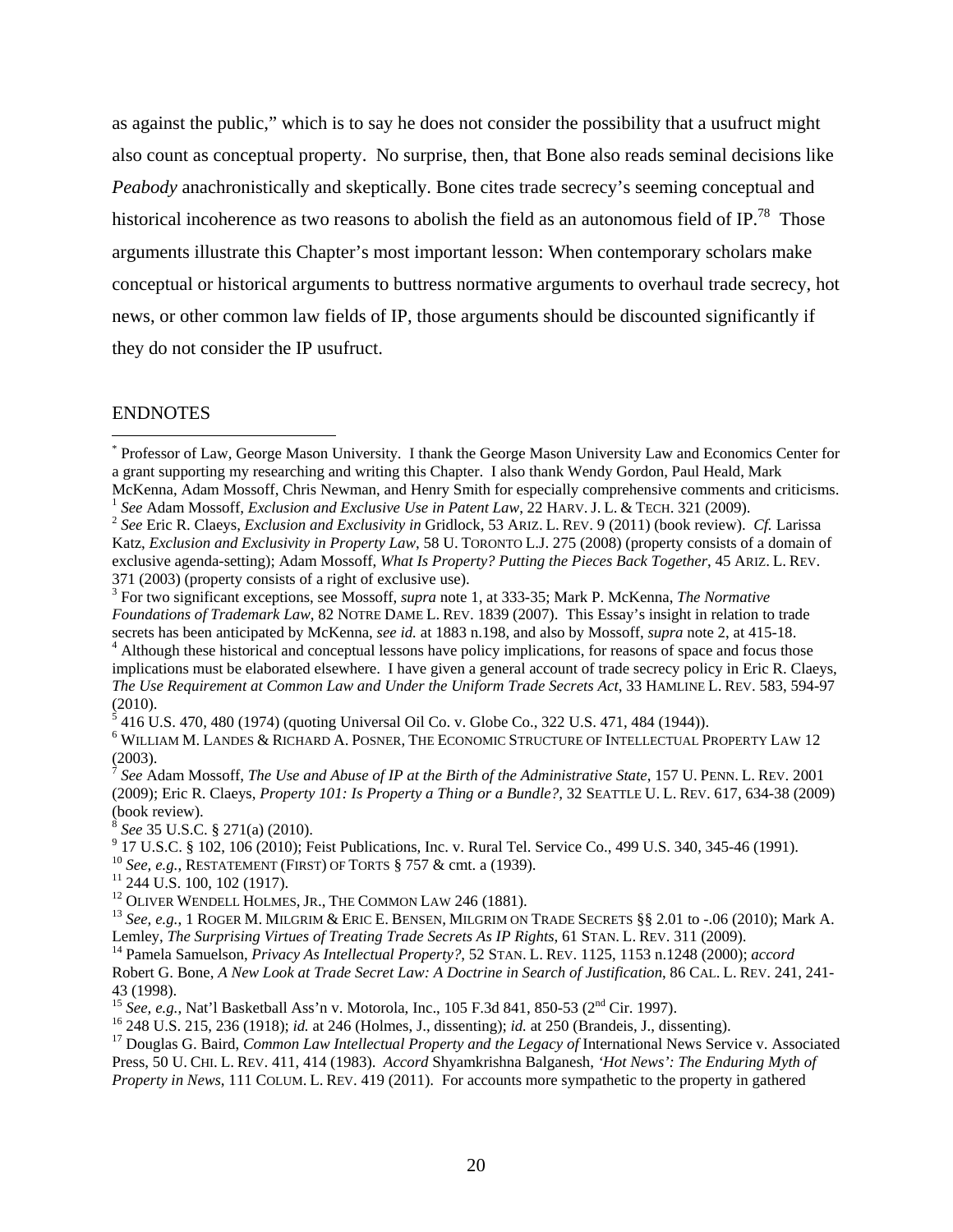information, see *NBA*, 105 F.3d at 853; Richard A. Epstein, International News Service v. Associated Press*: Custom* 

<sup>18</sup> 2 WILLIAM BLACKSTONE, COMMENTARIES OF THE LAWS OF ENGLAND 2 (A.W. Brian Simpson 1979) (1766); 2 *id.* at 14. Modern readers overread Blackstone's definition of property in another respect. In Blackstone's definition, the core of property consists not of a right to exclude but of a zone of "dominion"—a zone of use-determination as described in the next section. *See* Claeys, *supra* note 7, at 633 & n.76 (2009).<br><sup>19</sup> 19 THE AMERICAN AND ENGLISH ENCYCLOPEDIA OF LAW 284 (John Houston Merrill ed., 1892).

<sup>20</sup> Richard A. Epstein, *Possession As the Root of Title*, 13 GA. L. REV. 1221, 1221 (1979).<br><sup>21</sup> See Claeys, *supra* note 2, at 17-19. For my usage of "right," see Joel Feinberg, *The Nature and Value of Rights*, 4 J. VALUE INQUIRY 243, 255-56 (1979). For my usage of "interest," see JOEL FEINBERG, HARM TO OTHERS: MORAL LIMITS OF THE CRIMINAL LAW 33-34 (1984); Eugene F. Miller, *What Publius Says about Interest*, 19 POL. SCI.

REVIEWER 26 (1990).<br>
<sup>22</sup> See Claeys, *supra* note 2, at 23-25.<br>
<sup>23</sup> See id. at 30-34.<br>
<sup>24</sup> See 1 THE DIGEST OF JUSTINIAN VII.1.1, at 216-17 (Theodor Mommsen ed. & Alan Watson trans. 1985).<br>
<sup>25</sup> See Max Radin, *Fundame* 

<sup>30</sup> *See* Tarlock, *supra* note 27, ch. 1, at 1-1.<br><sup>31</sup> Dumont v. Kellogg, 29 Mich. 420, 423 (1874); Tyler v. Wilkinson, 24 F. Cas. 472, 474 (C.C. D.R.I. 1827).<br><sup>32</sup> *See Evans*, 4 Ill. at 494-96.

<sup>33</sup> TARLOCK, *supra* note 27, § 5.05[2], at 5-21 (quoting Basin Electric Power Cooperative v. State Board of Control, 578 P.2d 557 (Wyo. 1978)).<br><sup>34</sup> Id. § 5.07[1], at 5-33.

<sup>34</sup> *Id.* § 5.07[1], at 5-33. 35 *See id.* § 5.17[2], at 5-71. 36 Coffin v. Left Hand Ditch Co., 6 Colo. 443, 446 (1882).

<sup>37</sup> *See* Southern California Inv. Co. v. Wilshire, 88 P. 978, 981 (1907). 38 *Tyler*, 24 F. Cas. at 474.

<sup>39</sup> *See* Ulpianus, *Ad Edictum*, book XVII, *reprinted and translated in* 3 THE CIVIL LAW INCLUDING THE TWELVE TABLES, THE INSTITUTES OF GAIUS, THE RULES OF ULPIAN, THE OPINIONS OF PAULUS, THE ENACTMENTS OF JUSTINIAN, AND THE CONSTITUTIONS OF LEO 266 (The Lawbook Exchange, Ltd., 2006) (S.P. Scott ed. & trans. 1932).

40 WESLEY NEWCOMB HOHFELD, FUNDAMENTAL LEGAL CONCEPTIONS AS APPLIED IN LEGAL REASONING AND

OTHER ESSAYS 72 (Walter Wheeler Cook ed., 1923).<br><sup>41</sup> *See Dumont*, 29 Mich. at 421-22.<br><sup>42</sup> *See* Eric R. Claeys, *Jefferson Meets Coase: Land-Use Torts, Law and Economics, and Natural Property Rights*,<br>85 NOTRE DAME L. R

<sup>43</sup> See J.E. PENNER, THE IDEA OF PROPERTY IN LAW 22-31 (1997).<br><sup>44</sup> See, e.g., Thomas W. Merrill & Henry E. Smith, *What Happened to Property in Law and Economics*?, 111 YALE L.J. 357, 385-98 (2001). 45 *See* Dean Lueck, *The Rule of First Possession and the Design of the Law*, 38 J.L. & ECON. 393 (1995); Carol M.

Rose, *Energy and Efficiency in the Realignment of Common-Law Water Rights*, 19 J. LEG. STUD. 261 (1990).<br><sup>46</sup> J.E. Penner, *The "Bundle of Rights" Picture of Property*, 43 UCLA L. REV. 711, 816 (1996).<br><sup>47</sup> See Balganesh,

<sup>49</sup> *See* Eric R. Claeys, *Private Law Theory and Corrective Justice in Trade Secrecy*, 4 J. TORT L. (forthcoming 2011), http://ssrn.com/abstract\_id=1799554, manuscript at 6, 47-51.<br><sup>50</sup> Bone, *supra* note 14, at 243; Samuelson, *supra* note 14, at 1153 n. 148.

<sup>51</sup> See Bone, supra note 14, at 244.<br><sup>52</sup> See David S. Almeling et al., A Statistical Analysis of Trade Secret Litigation in Federal Courts, 45 GONZ. L.<br>REV. 291, 302 & Table 2 (2010).

REV. 291, 302 & Table 2 (2010). 53 *Cf.* Armen A. Alchian & Harold Demsetz. *Production, Information Costs, and Economic Organization*, 62 AMER. ECON. REV. 777 (1972).